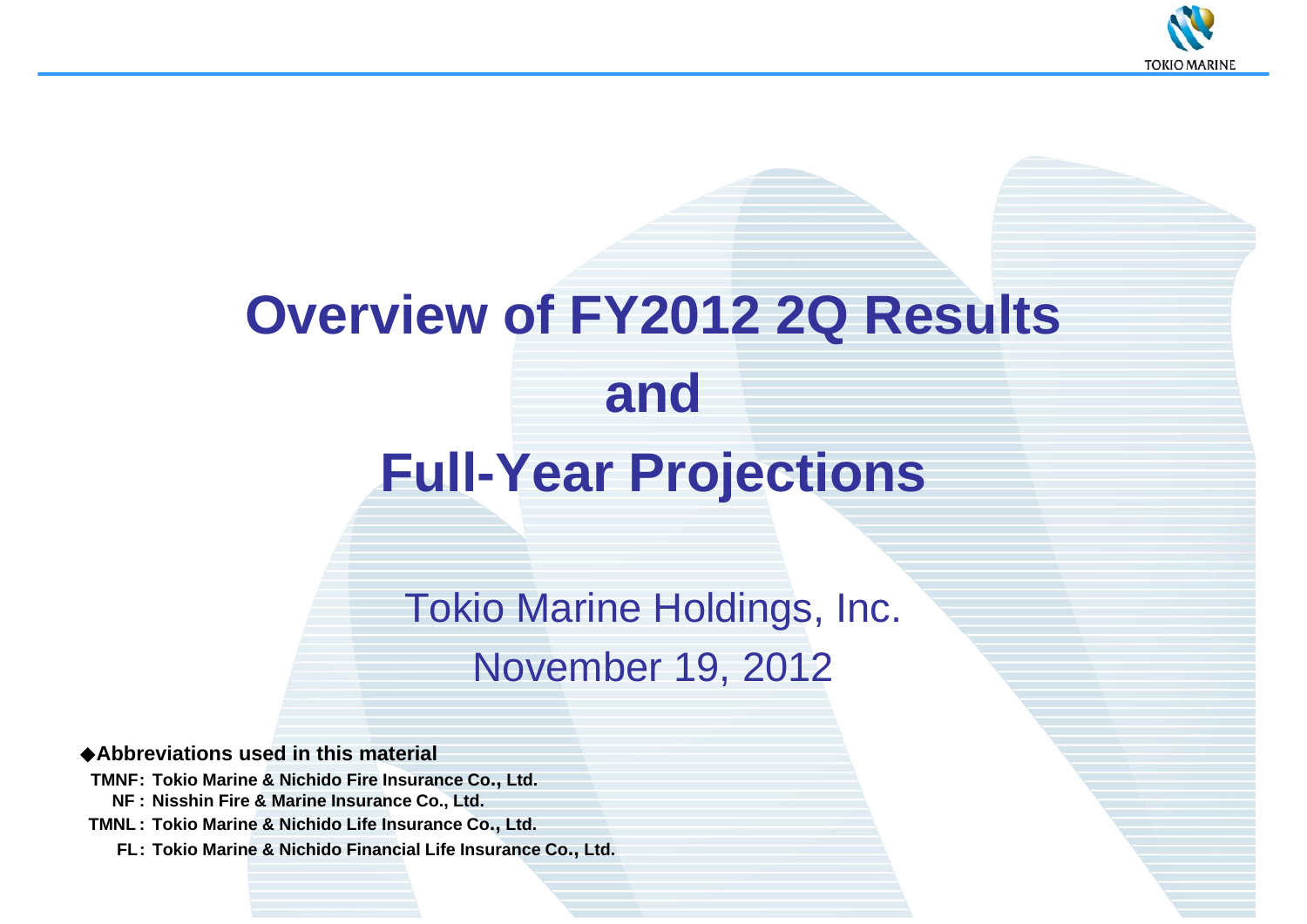# **Table of Contents**



# **I. 2Q FY2012 Results**

#### •**Consolidated Results Overview**

- Ordinary Income -------------------------------3
- Ordinary Profit ----------------------------------4
- Net Income --------------------------------------5

#### •**Domestic Non-Life**

- TMNF Financial Results ----------------------6
- TMNF Combined Ratio -----------------------7
- TMNF NPW & Loss Ratio --------------------8
- NF Financial Results --------------------------9

#### •**Domestic Life**

– TMNL Financial Results ---------------------10

#### •**International Insurance Business**

- Net Premiums Written -----------------------11
- Adjusted Earnings ----------------------------12

# ■ **II. FY2012 Revised Projections**

| <b>Consolidated Projections</b> |
|---------------------------------|

- –Ordinary Profit -----------------------------------14
- Net Income ---------------------------------------15
- Adjusted Earnings ------------------------------16

#### •**Domestic Non-Life**

- TMNF Financial Projections ------------------17
- TMNF Combined Ratio ------------------------18
- –TMNF NPW & Loss Ratio --------------------19
- NF Financial Projections ----------------------20

#### •**Domestic Life**

– TMNL Financial Projections ------------------21

#### •**International Insurance Business**

- $\overline{\phantom{a}}$ Net Premiums Written -------------------------22
- Adjusted Earnings ------------------------------23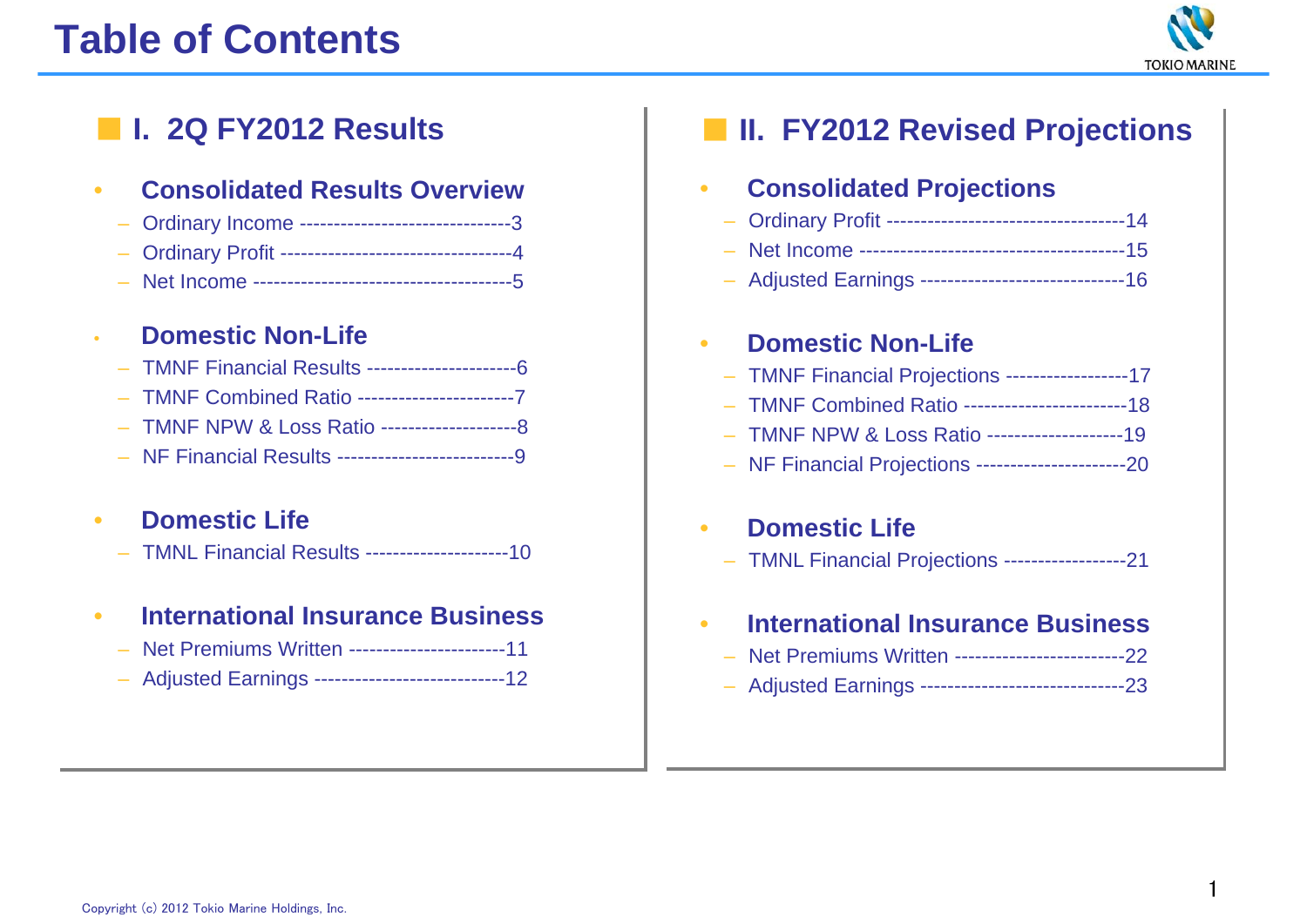

# **I. 2Q FY2012 Results**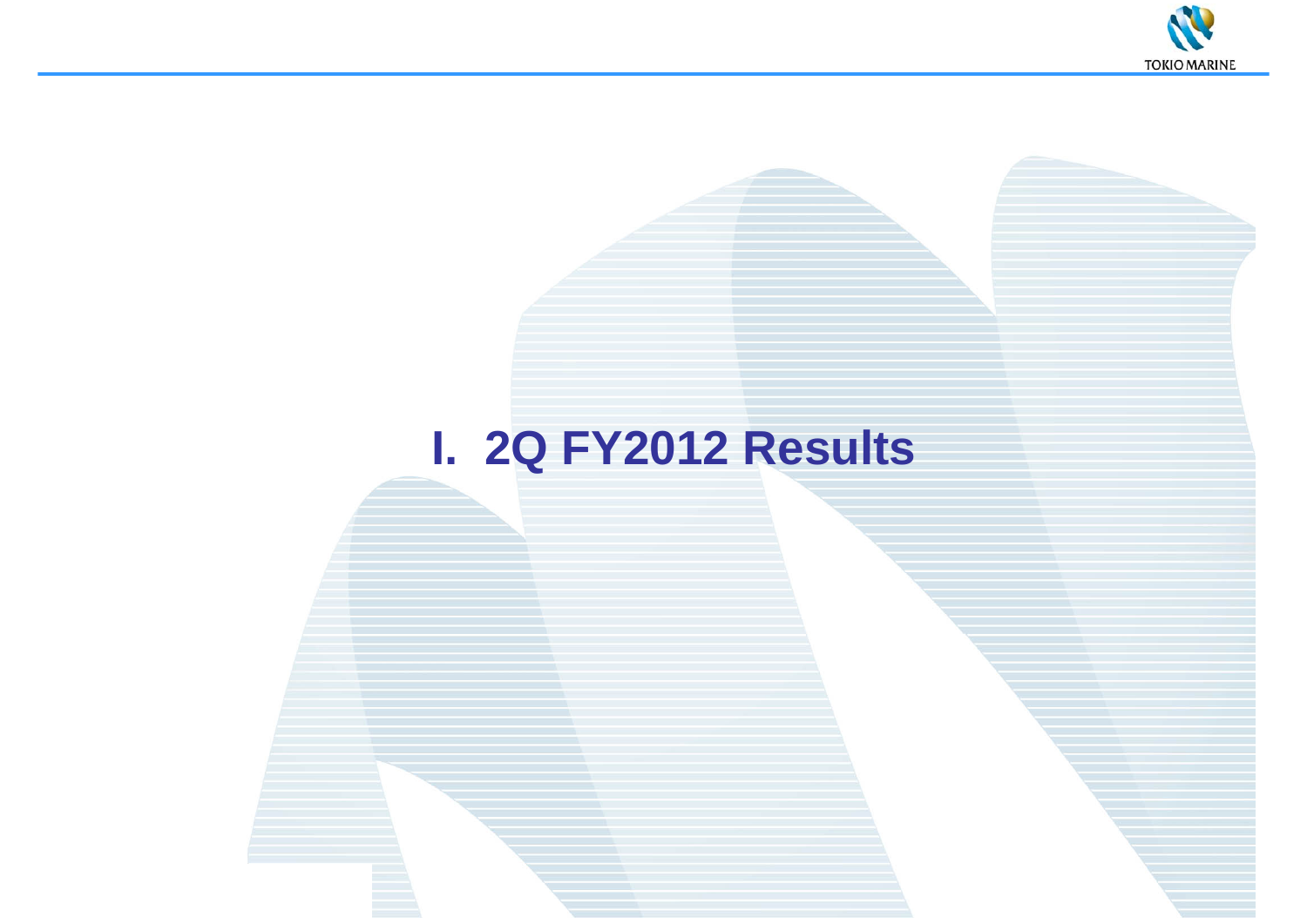

**Ordinary Income** (billions of yen)



- Net Premiums Written
	- $\bullet$  Increased in domestic non-life insurance business mainly in TMNF as well as in international insurance business
- Life Insurance Premiums
	- $\bullet$  Increased due to premiums growth of in-force policies at TMNL, in addition to favorable sales growth of a new product in Asia (ex-Japan)
- Investment Income
	- $\bullet$  Decreased due to a decrease in gains on derivatives and a decrease in gains from sales of securities at TMNF and others
- **Other** 
	- $\bullet$  Decreased mainly due to the reversal effect of gains from reversal of underwriting reserves for residential earthquake insurance, which was taken down in FY2011 owing to the Great East Japan Earthquake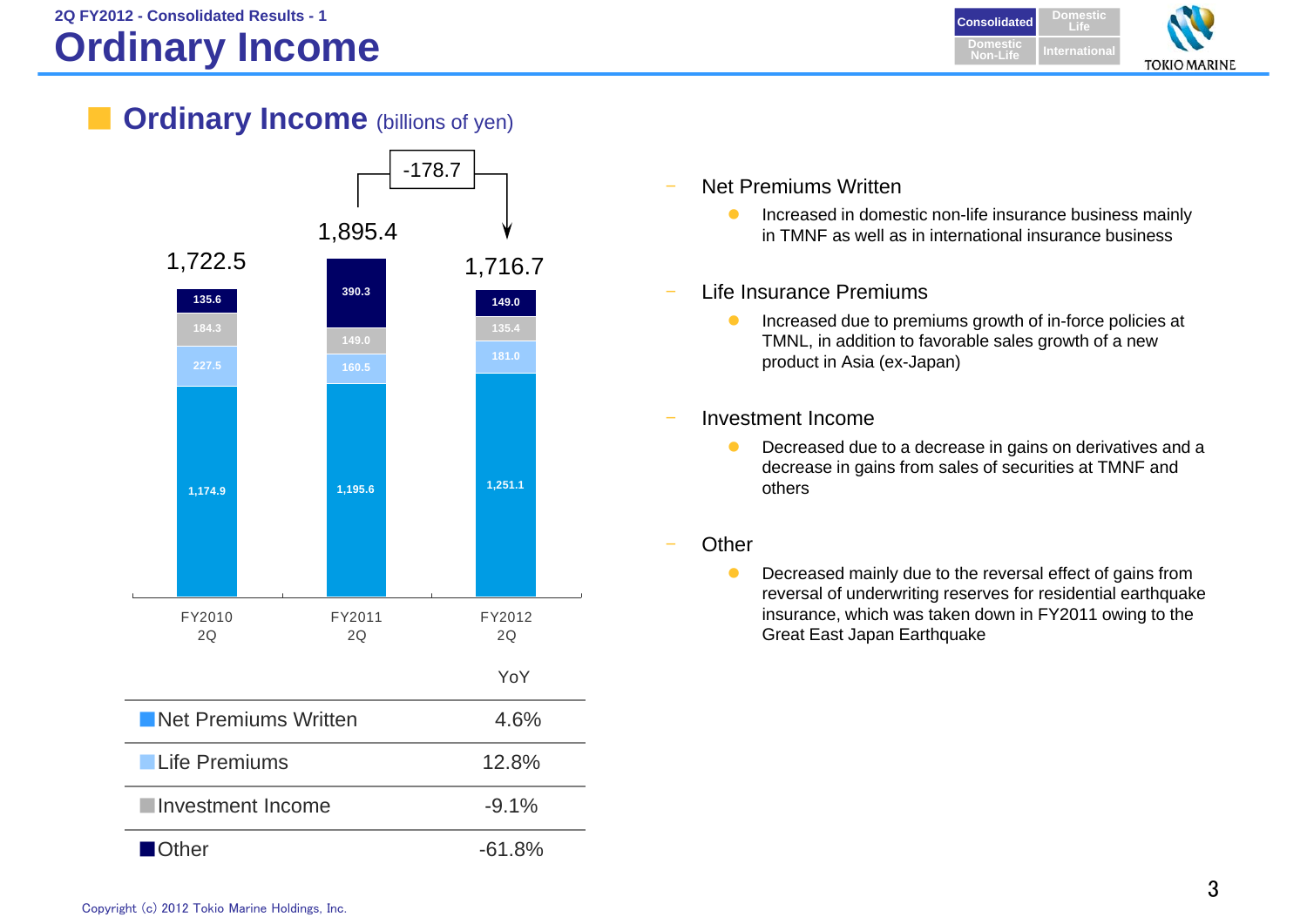**DomesticConsolidatedLifeDomesticInternationalNon-LifeTOKIO MARINE** 

## **Ordinary Profit** (billions of yen)



|                                 |              |              | (billions of yen) |
|---------------------------------|--------------|--------------|-------------------|
|                                 | FY2011<br>2Q | FY2012<br>2Q | Change            |
| Domestic Non-Life (DNL)         | 128.5        | 52.1         | $-76.3$           |
| Domestic Life (DL)              | 9.7          | 8.4          | $-1.3$            |
| International Insurance (Int)   | $-18.0$      | 40.5         | 58.5              |
| Financial and General (F&G)     | 0.2          | 2.1          | 1.8               |
| Consolidation Adjustments (Adj) | $-1.3$       | $-20.3$      | $-18.9$           |
| Total                           | 119.1        | 82.9         | $-36.2$           |

On pages 4 to 5, figures of each business domain are calculated as follows, and they differ from segment information in the Summary Report: Domestic Non-Life:Total of TMNF and NF

Consolidation Adjustments:Total of the followings: i) adjustment for losses from natural catastrophes occurred in 1Q FY2011 (the Great East Japan Earthquake and the February 2011 NZ Earthquake), ii) purchase method adjustments, iii) amortization of goodwill and negative goodwill, and other (elimination, etc.)

Domestic Non-Life

TMNF: Decreased by ¥76.1B YoY

- Underwriting profit decreased mainly due to a decrease in gains from reversal of catastrophe loss reserves, despite an increase in net premiums written and a decrease in incurred losses relating to natural catastrophes
- $\bullet$  Net investment income decreased due to an increase in impairment losses on securities caused by domestic stock market deterioration and a decrease in gains on derivatives
- Domestic Life
	- FL:Decreased by ¥4.3B YoY
		- **•** Primarily due to an increase in reinsurance costs resulting from partial changes in the reinsurance program
- International Insurance
	- **Increased mainly due to a decrease in incurred losses** relating to natural catastrophes
- Consolidation Adjustments
	- $\bullet$  Decreased mainly due to the reversal effect of the positive consolidation adjustment in FY2011, resulting from antecedent recognition of large natural catastrophe losses (incurred in February and March of 2011) in FY2010 consolidated results

Domestic Life:Total of TMNL and FL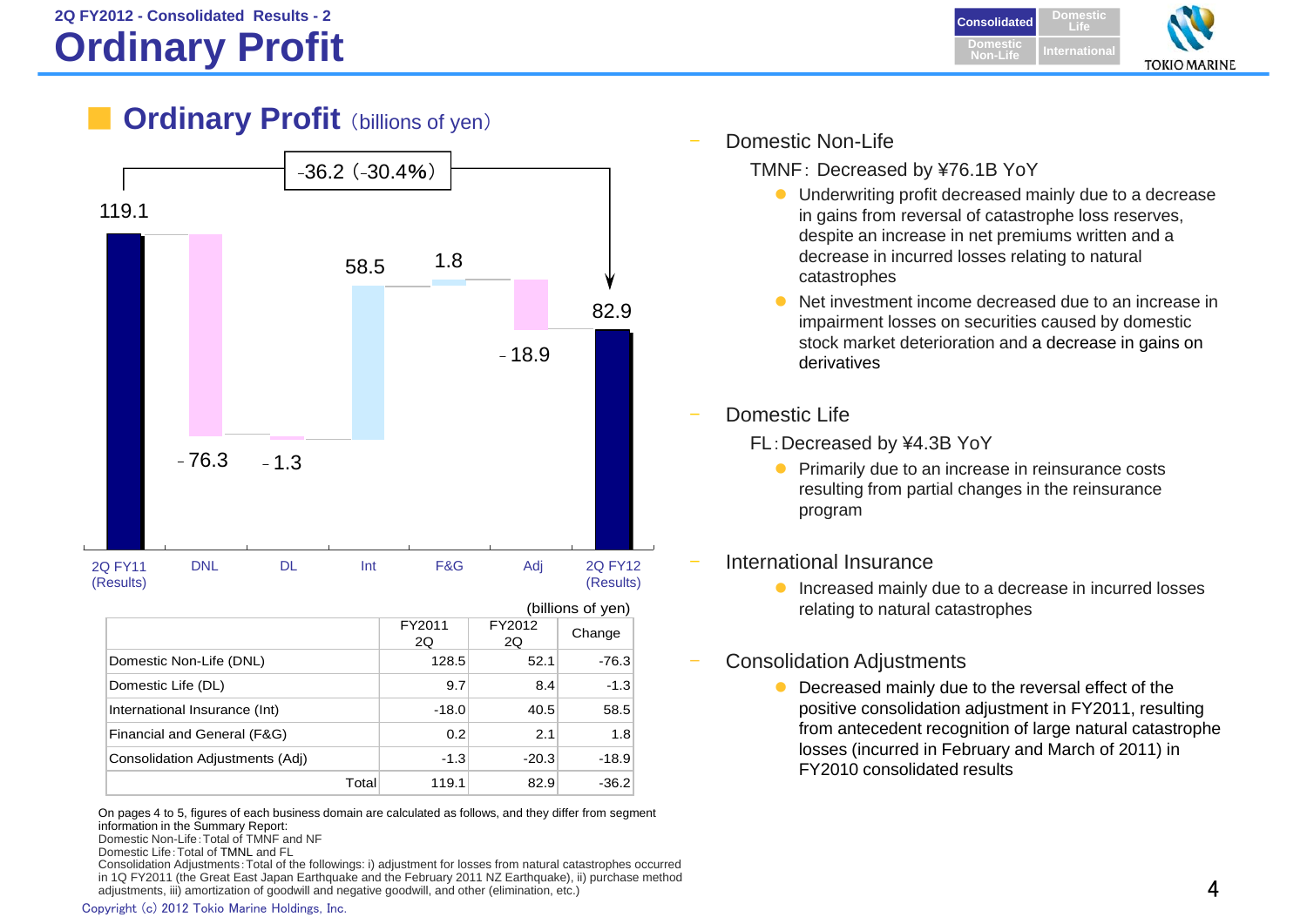**DomesticConsolidated LifeDomesticNon-LifeInternationalTOKIO MARINE** 

## **Net Income** (billions of yen)



|                                 |              |              | (billions of yen) |
|---------------------------------|--------------|--------------|-------------------|
|                                 | FY2011<br>2Q | FY2012<br>2Q | Change            |
| Domestic Non-Life (DNL)         | 91.8         | 44.8         | $-46.9$           |
| Domestic Life (DL)              | 6.2          | 2.0          | $-4.1$            |
| International Insurance (Int)   | $-14.8$      | 32.7         | 47.5              |
| Financial and General (F&G)     | 0.7          | 1.2          | 0.4               |
| Consolidation Adjustments (Adj) | $-4.9$       | $-18.3$      | $-13.4$           |
| Total                           | 79.0         | 62.5         | $-16.5$           |

Domestic Non-Life

TMNF:Decreased by ¥47.2B YoY

 Although impairment losses on investment in subsidiaries and affiliates (extraordinary loss) were recognized, gains from price fluctuation reserve (extraordinary gain) reduced the decrease in ordinary profit

Domestic Life

- FL:Decreased by ¥6.1B YoY
	- **In addition to the same factors decreasing ordinary profit,** a recognition of extra retirement benefits as an extraordinary loss resulted in a YoY decrease

#### International Insurance

**Increased due to the same factors increasing ordinary** profit

#### Consolidation Adjustments

• Decreased due to the same factors decreasing ordinary profit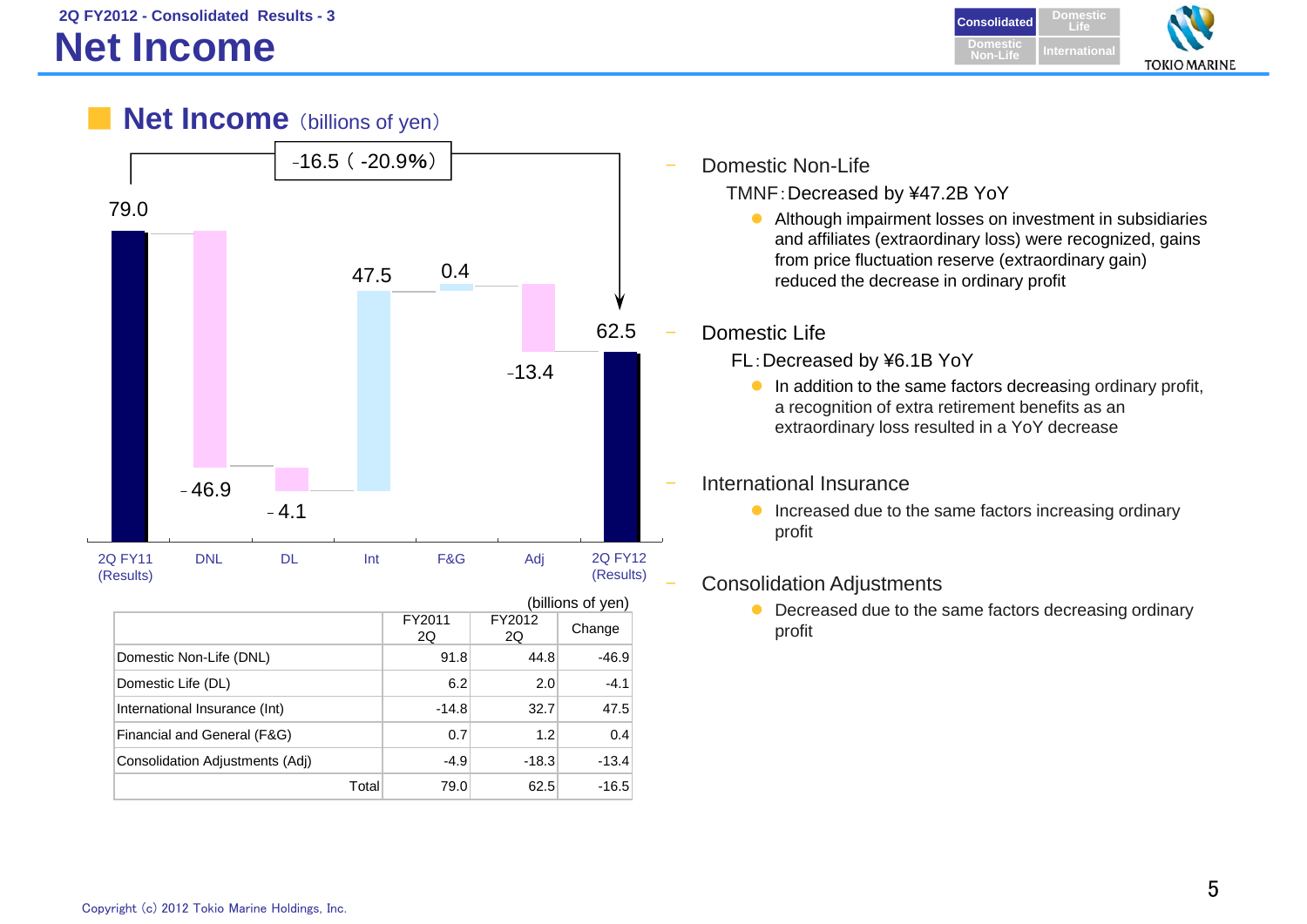### **TMNF Financial ResultsConsolidated Consolidated**

**DomesticLifeDomestic Non-LifeInternationalTOKIO MARINE** 

# **Changes in Major P/L Items**

|                                   | (billions of yen, except for %)            |                                       |                                       |         |          |
|-----------------------------------|--------------------------------------------|---------------------------------------|---------------------------------------|---------|----------|
|                                   |                                            | <b>FY2011</b><br>2Q<br><b>Results</b> | <b>FY2012</b><br>2Q<br><b>Results</b> | Change  | YoY      |
|                                   | <b>Underwriting profit/loss</b>            | 54.4                                  | 19.9                                  | $-34.5$ | $-63.5%$ |
|                                   | Net premiums written                       | 885.5                                 | 929.7                                 | 44.1    | 5.0%     |
|                                   | Private insurance                          | 769.6                                 | 803.0                                 | 33.3    | 4.3%     |
|                                   | Net claims paid*                           | $-777.1$                              | $-642.4$                              | 134.6   | $-17.3%$ |
|                                   | Private insurance*                         | $-515.7$                              | $-521.8$                              | $-6.0$  | 1.2%     |
|                                   | Reversal of<br>outstanding claims reserves | 45.3                                  | 5.1                                   | $-40.1$ | $-88.7%$ |
|                                   | Private insurance                          | 25.5                                  | 2.4                                   | $-23.0$ | $-90.2%$ |
|                                   | Reversal of<br>catastrophe loss reserves   | 50.0                                  | 18.9                                  | $-31.0$ | $-62.1%$ |
|                                   | <b>Net Investment income/loss</b>          | 81.4                                  | 40.1                                  | $-41.3$ | $-50.8%$ |
|                                   | Interest and dividends                     | 80.7                                  | 71.8                                  | $-8.9$  | $-11.0%$ |
|                                   | Gains/losses on sales<br>of securities     | 18.4                                  | 14.3                                  | $-4.1$  | $-22.4%$ |
|                                   | Impairment losses<br>on securities         | $-7.8$                                | $-27.7$                               | $-19.9$ | 254.9%   |
| <b>Ordinary profit/loss</b>       |                                            | 128.8                                 | 52.7                                  | $-76.1$ | $-59.1%$ |
| <b>Extraordinary gains/losses</b> |                                            | $-1.6$                                | 11.7                                  | 13.4    |          |
|                                   | <b>Net income/loss</b>                     | 92.0                                  | 44.7                                  | $-47.2$ | $-51.3%$ |

\* Including loss adjustment expenses

#### Underwriting Profit

#### Decreased by ¥34.5B YoY to ¥19.9B

- 7 Net premiums written increased due to the positive factors in auto such as rate revisions and the sales tie-up with Meiji Yasuda Life Insurance Company
- N Net incurred losses in private insurance increased by ¥19.6B YoY
	- Although the first-half experienced natural catastrophes including the heavy rainfall in northern Kyushu and Typhoon Jelawat, incurred losses relating to natural catastrophes decreased by ¥14.3B YoY ※
		- (※) FY2011 includes effect from incurred losses from past fiscal year (Great East Japan Earthquake)
	- **Incurred losses excluding natural catastrophes** increased by ¥33.9B YoY, mainly due to an increase in medium-to-large accidents in fire insurance
- N Loss adjustment expenses increased by ¥9.4B YoY mainly due to the expense for new claims service system
- N Decrease in gains from reversal of catastrophe loss reserves due to the reversal effect of claims paid in FY2011 relating to the Great East Japan Earthquake

#### Net Investment Income

Decreased by ¥41.3B YoY to ¥40.1B

- ۷ Decrease in dividends from overseas subsidiaries
- N Increase in impairment losses on securities caused by stock market deterioration

#### Net Income

Decreased by ¥47.2B YoY to ¥44.7B due to the factors stated above as well as impairment losses on investment in subsidiaries and affiliates (extraordinary loss), despite gains from reversal of price fluctuation reserve and others (extraordinary gains)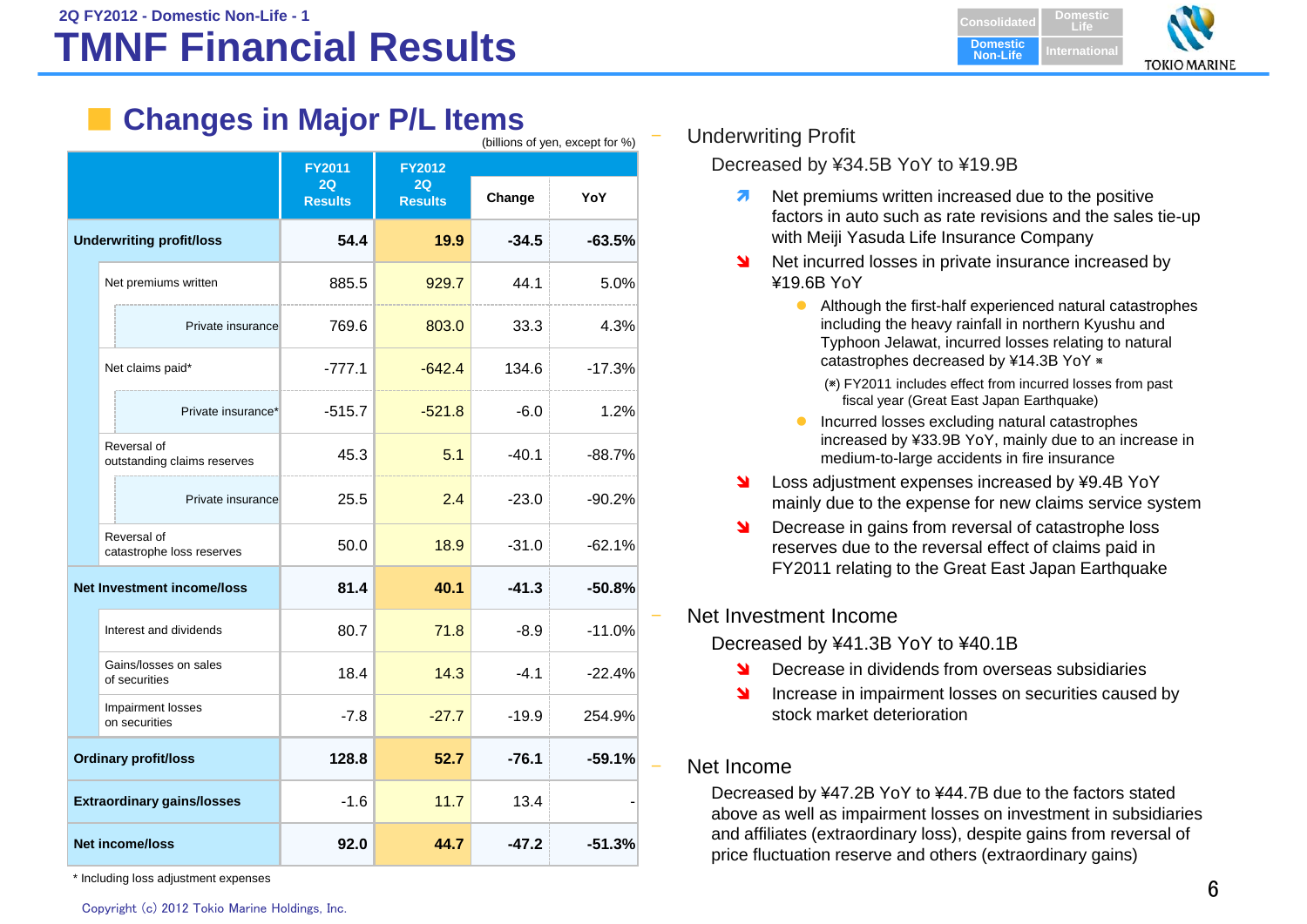#### **TMNF Combined Ratio 2Q FY2012 - Domestic Non-Life - 2Consolidated Consolidated**

**DomesticLifeDomestic Non-LifeInternationalTOKIO MARINE** 

## **Combined Ratio (Private insurance: W/P basis)**



#### **Expense Ratio**



| (billions of yen)    | FY2010<br>2Q | FY2011<br>2Q | FY2012<br>20 | Change |
|----------------------|--------------|--------------|--------------|--------|
| Net premiums written | 760.1        | 769.6        | 803.0        | 33.3   |
| Net claims paid*     | 464.6        | 515.7        | 521.8        | 6.0    |
| Business expenses    | 272.0        | 255.2        | 260.5        | 5.2    |
| Corporate expenses   | 125.5        | 109.9        | 108.5        | $-1.4$ |
| Agency commissions   | 146.5        | 145.3        | 152.0        | 6.6    |
| Ref: E/I basis L/R   | 60.2%        | 64.8%        | 66.3%        | 1.5%   |

(\*) Including loss adjustment expenses

- Loss Ratio
	- Improved by 2.0 points YoY to 65.0%
		- $\overline{\mathbf{z}}$ Increase in net premiums written
		- $\overline{\mathbf{z}}$  The reversal effect of claims paid in FY2011 relating to the Great East Japan Earthquake
		- ¥ Increase in loss adjustment expenses due to the expense for new claims service system
	- $\bullet$ Auto improved by 1.9 points YoY to 68.1%

#### Expense Ratio

- **Improved by 0.7 points YoY to 32.4%** 
	- $\overline{\mathbf{z}}$  Corporate expense ratio improved by 0.8 points YoY to 13.5%, due to reduction of non-personnel expenses and an increase in net premiums written
	- $\rightarrow$  Agency commission ratio remains at the same level as last year (18.9%), despite an increase in agency commissions in line with premium growth

#### Combined Ratio

Improved by 2.7 points YoY to 97.4% due to improvements in both loss ratio and expense ratio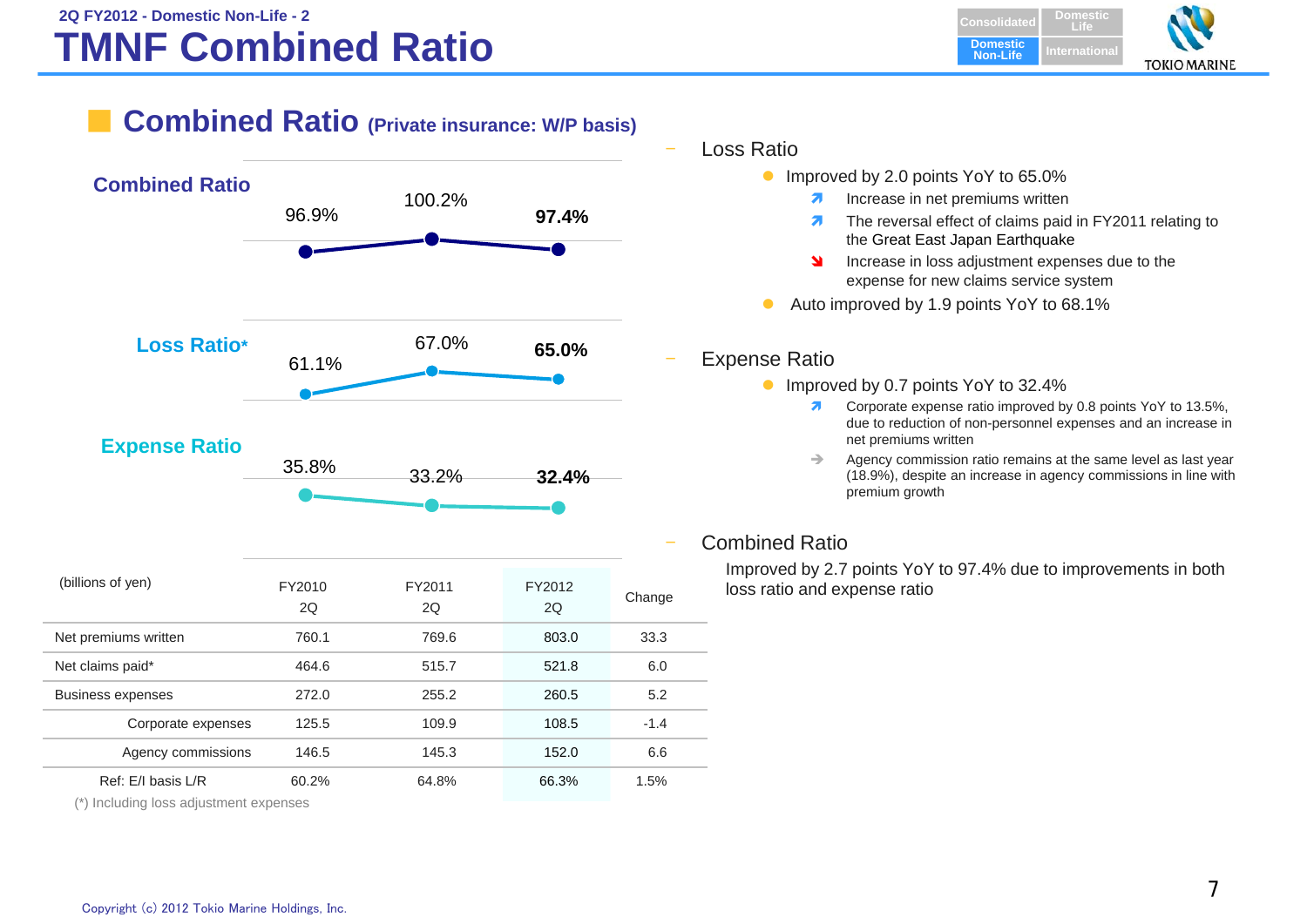

## ■ Net Premiums Written by Line

|                                   | <b>FY2011</b>        | FY2012               |        |         |
|-----------------------------------|----------------------|----------------------|--------|---------|
|                                   | 2Q<br><b>Results</b> | 2Q<br><b>Results</b> | Change | YoY     |
| <b>Fire</b>                       | 103.4                | 109.6                | 6.2    | 6.0%    |
| <b>Marine</b>                     | 31.1                 | 29.2                 | $-1.8$ | $-6.1%$ |
| <b>P.A.</b>                       | 85.4                 | 90.8                 | 5.4    | 6.3 %   |
| Auto                              | 426.4                | 449.2                | 22.7   | 5.3%    |
| <b>CALI</b>                       | 113.0                | 125.4                | 12.3   | 11.0%   |
| Other                             | 126.0                | 125.3                | $-0.7$ | $-0.6%$ |
| <b>Total</b>                      | 885.5                | 929.7                | 44.1   | 5.0%    |
| <b>Private insurance</b><br>total | 769.6                | 803.0                | 33.3   | 4.3%    |

#### (billions of yen, except for %)

#### Major Factors of Changes in Net Premiums Written

- **•** Fire: Increased mainly due to revenue increase in the household sector owing to the sales tie-up with Meiji Yasuda Life Insurance Company and growing post-earthquake demand as well as rate hikes in commercial lines
- $\bullet$  Marine: Decreased mainly due to the appreciation of the yen and lowered premiums rates in large contracts
- P.A.: Increased mainly due to favorable sales of i) nationwide group P.A. insurance for employment injury and ii) overseas travelers insurance benefiting from an increase in number of people traveling overseas
- Auto: Increased mainly due to product and rate revisions, and the sales tie-up with Meiji Yasuda Life Insurance Company
- CALI: Increased due to rate revisions and a rise in new car sales
- Other: Decreased mainly due to the reversal effect of a large contract in FY2011

■ **W/P Loss Ratio by Line** 

|                                   | FY2011               | FY2012               |             |
|-----------------------------------|----------------------|----------------------|-------------|
|                                   | 2Q<br><b>Results</b> | 2Q<br><b>Results</b> | YoY         |
| Fire                              | 236.1 %              | 81.8%                | $-154.3$ pt |
| <b>Marine</b>                     | 60.5 %               | 57.4%                | $-3.1$ pt   |
| <b>P.A.</b>                       | 48.6 %               | 49.2%                | $0.6$ pt    |
| Auto                              | 70.0 %               | 68.1 %               | $-1.9$ pt   |
| <b>CALI</b>                       | 103.0%               | 96.1%                | $-6.8$ pt   |
| Other                             | 45.7 %               | 51.6%                | 5.9 pt      |
| <b>Total</b>                      | 87.8%                | 69.1%                | $-18.6$ pt  |
| <b>Private insurance</b><br>total | 67.0 %               | 65.0%                | $-2.0$ pt   |

- Major Factors of Changes in W/P Loss Ratio
	- Fire: Improved mainly due to the reversal effect of claim payments relating to the Great East Japan Earthquake in FY2011, despite an increase in claim payments relating to natural catastrophe losses such as the massive low pressure in April
	- $\bullet$  Marine: Improved mainly due to the reversal effect of claim payments relating to the Great East Japan Earthquake in FY2011
	- **P.A.: Worsened mainly due to the effect of claims service system renewal** despite an increase in revenue
	- Auto: Improved mainly due to an increase in revenue owing to product and rate revisions, despite the effect of claims service system renewal
	- CALI: Improved due to revenue increase mainly owing to rate revisions
	- $\bullet$  Other: Worsened due to the reversal effect of claim recovery in FY2011 relating to financial guarantee reinsurance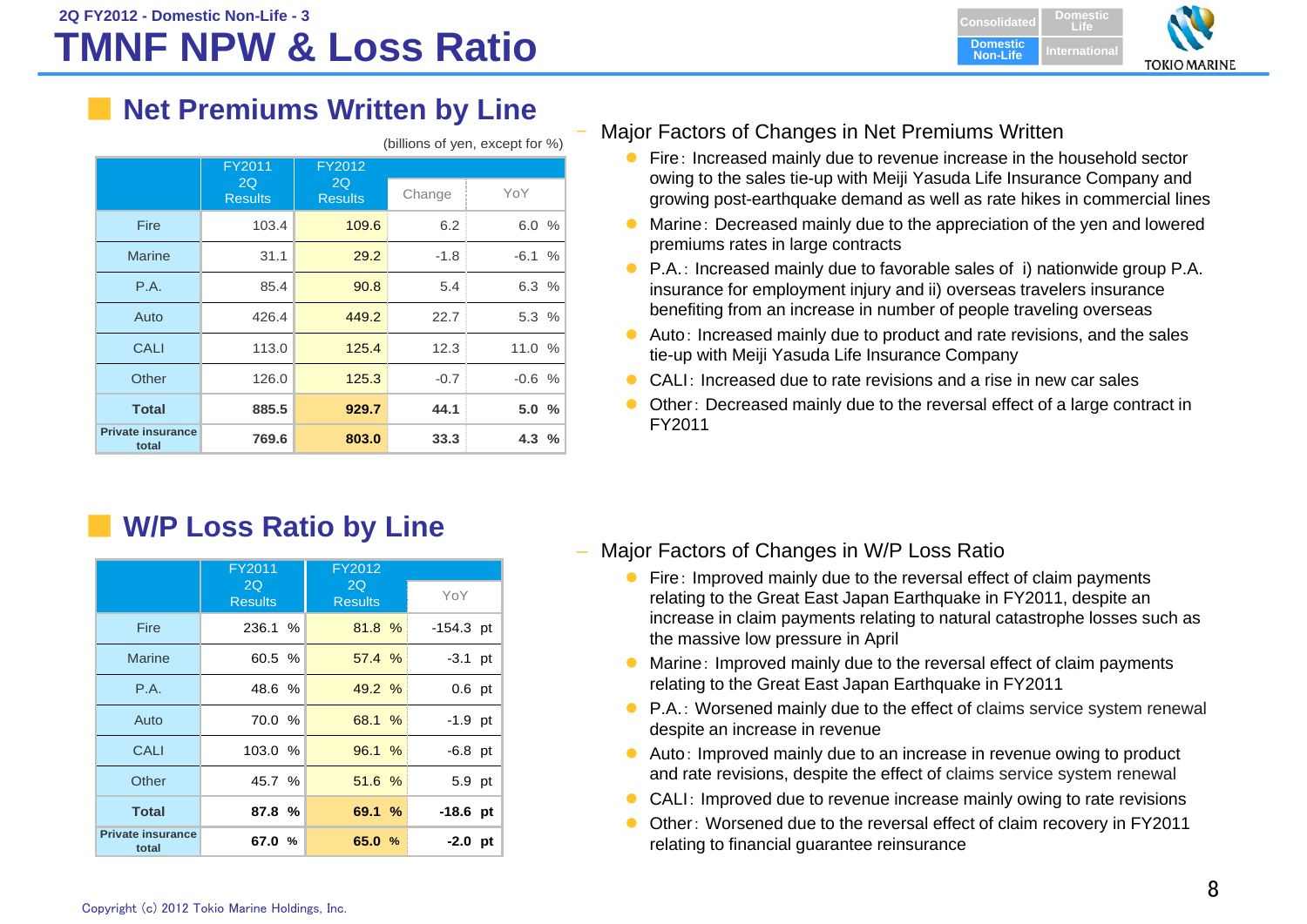# **2Q FY2012 - Domestic Non-Life - 4**

# **NF Financial Results**

**Domestic ConsolidatedLifeDomestic Non-LifeInternationalTOKIO MARINE** 

# **Changes in Major P/L Items**

| (billions of yen, except for %) |  |
|---------------------------------|--|
|---------------------------------|--|

|  |                                            | <b>FY2011</b>        | <b>FY2012</b>        |        |           |
|--|--------------------------------------------|----------------------|----------------------|--------|-----------|
|  |                                            | 2Q<br><b>Results</b> | 2Q<br><b>Results</b> | Change | YoY       |
|  | <b>Underwriting profit/loss</b>            | $-4.1$               | 0.0                  | 4.2    |           |
|  | Net premiums written                       | 68.4                 | 69.6                 | 1.1    | 1.7%      |
|  | Private insurance                          | 59.5                 | 59.9                 | 0.4    | 0.7%      |
|  | Net claims paid*                           | $-55.6$              | $-47.9$              | 7.7    | $-13.9%$  |
|  | Private insurance*                         | $-35.8$              | $-39.5$              | $-3.6$ | 10.1%     |
|  | Reversal of<br>outstanding claims reserves | $-3.2$               | $-0.7$               | 2.5    | $-76.1%$  |
|  | Private insurance                          | $-4.8$               | $-0.9$               | 3.8    | $-80.9%$  |
|  | Reversal of<br>catastrophe loss reserves   | 0.1                  | 2.9                  | 2.7    | 2,172.9%  |
|  | <b>Net Investment income/loss</b>          | 4.4                  | $-0.0$               | $-4.4$ | $-100.3%$ |
|  | Interest and dividends                     | 2.3                  | 2.1                  | $-0.2$ | $-9.1%$   |
|  | Gains/losses<br>on sales of securities     | 2.7                  | 0.0                  | $-2.7$ | $-99.6%$  |
|  | Impairment losses<br>on securities         | $-0.0$               | $-1.4$               | $-1.3$ | 1,361.1%  |
|  | <b>Ordinary profit/loss</b>                | $-0.3$               | $-0.5$               | $-0.1$ |           |
|  | <b>Extraordinary gains/losses</b>          | $-0.2$               | 0.7                  | 1.0    |           |
|  | <b>Net income/loss</b>                     | $-0.1$               | 0.0                  | 0.2    |           |

\* Including loss adjustment expenses

| <b>Loss ratio</b>     | 81.3%  | 68.8%  | - 12.5pt  |  |
|-----------------------|--------|--------|-----------|--|
| <b>Expense ratio</b>  | 35.3%  | 33.6%  | - 1.7ptl  |  |
| <b>Combined ratio</b> | 116.6% | 102.4% | - 14.2ptl |  |

#### Underwriting Profit

Increased by ¥4.2B YoY to ¥0B

- **Net premiums written increased mainly due to** higher per-policy premiums of a new auto product
- $\overline{\phantom{a}}$  Increase in gains from reversal of catastrophe loss reserves due to an increase in claims paid relating to natural catastrophes
- 21 Reduction of business expenses due to a decrease in personnel expenses mainly due to a drop in number of employees, and a revision of the agency commission scheme
- Net Investment Income

Decreased by ¥4.4B YoY to ¥-0B

- **N** Decrease in gains from sales of business related equities
- **N**  Increase in impairment losses on securities due to stock market deterioration and the appreciation of the yen
- Net Income

Increased by ¥0.2B YoY to ¥0B due to the factors stated above as well as gains from reversal of price fluctuation reserve (extraordinary gain)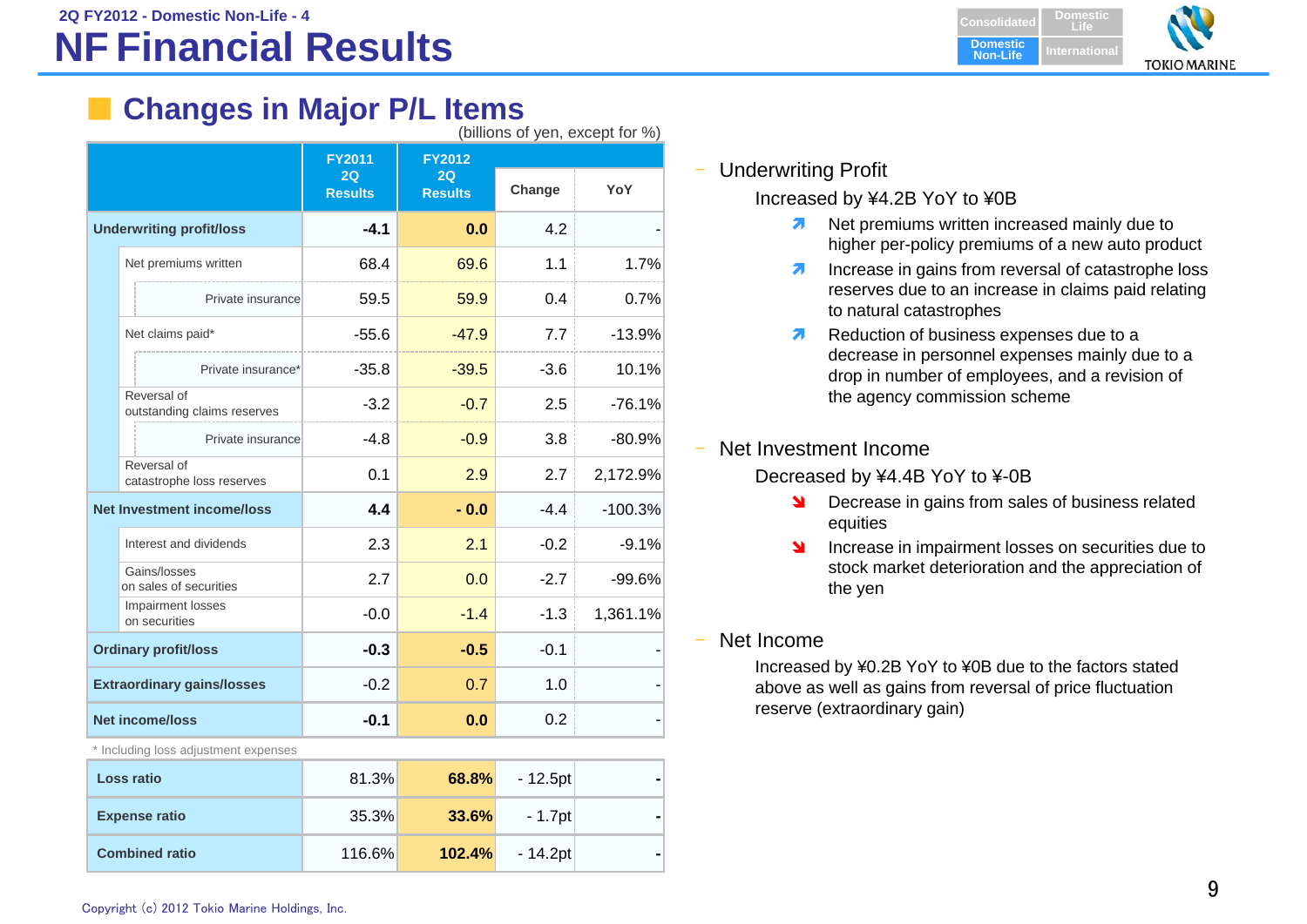**DomesticConsolidatedLifeDomestic Non-Life InternationalTOKIO MARINE** 

## **Annualized Premiums (ANP) and Key Figures**



#### –New Policies ANP

Increased by a total of 39.7% YoY owing to strong sales of first-sector line and individual annuities, despite a 2.8% decrease in revenue of medical/cancer due to the softening effect of the first year sales boost owing to the new product "Medical Kit" launch last year

–In-force Policies ANP

> Increased by 8.1% YoY due to steady increase in new policies

#### –Ordinary Income

Increased by ¥28.9B YoY to ¥300.8B mainly due to an increase in insurance premiums and other owing to the growth of in-force policies, and an increase in gains from sales of securities for the purpose of interest risk control

Net Income

Increased by ¥2.0B YoY to ¥7.5B due to the factors stated above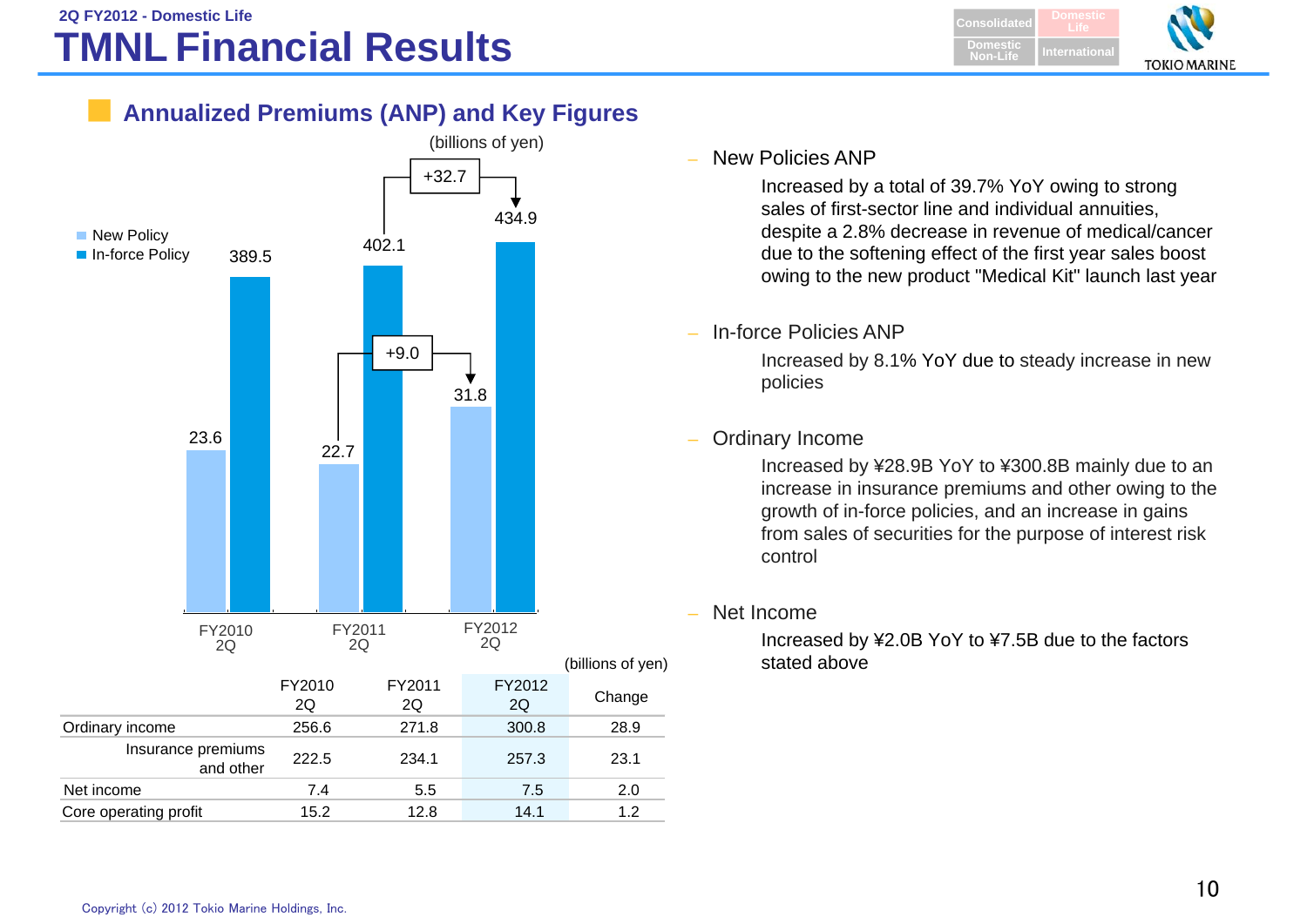**2Q FY2012 - International Insurance Business - 1**

# **Net Premiums Written**

**Domestic LifeConsolidate Domestic Non-LifeInternational TOKIO MARINE** 

# ■ **Net Premiums Written (NWP)**

|  | (billions of yen, except for %) |  |
|--|---------------------------------|--|

|                       |                                      | FY2011<br>2Q                  |                               | FY2012 2Q Results |                   |
|-----------------------|--------------------------------------|-------------------------------|-------------------------------|-------------------|-------------------|
|                       |                                      | <b>Results</b>                |                               | YoY               | YoY<br>(Excluding |
|                       | <b>Applied FX rate</b>               | As of end-<br><b>Jun 2011</b> | As of end-<br><b>Jun 2012</b> |                   | FX effects)       |
|                       | Philadelphia                         | 78.7                          | 83.5                          | 6%                | 8%                |
|                       | North America                        | 20.5                          | 23.5                          | 15%               | 17%               |
|                       | Kiln                                 | 48.2                          | 52.7                          | 9%                | 15%               |
|                       | Europe & Middle<br>East              | 9.7                           | 9.7                           | $-0\%$            | 5%                |
|                       | South & Central<br>America           | 37.7                          | 33.3                          | $-12%$            | 15%               |
|                       | Asia                                 | 31.6                          | 35.2                          | 11%               | 19%               |
|                       | Reinsurance                          | 48.8                          | 54.6                          | 12%               | 15%               |
| <b>Total Non-Life</b> |                                      | 275.4                         | 292.8                         | 6%                | 13%               |
|                       | Life <sup>*</sup>                    | 18.5                          | 23.0                          | 24%               | 32%               |
|                       | <b>Total</b><br>294.0<br>315.8<br>7% |                               | 14%                           |                   |                   |

\* Sino Life Insurance Co., Ltd. (Chinese life insurance company) has been excluded from FY2011 and FY2012 results due to the decrease in percentage of voting rights to less than 15% during the previous Mid-term plan (FY2009-FY2011)

- NPW increased by 7% YoY due to organic growth in each business segment
- Steady growth of 14% YoY excluding FX effects
	- $\bullet$ Philadelphia:

Increased mainly due to an increase of new policies and upward rate revisions for renewal policies

 $\bullet$ Kiln:

> Increased mainly due to an increase in marine and property businesses, contribution from WNC business, and upward rate revisions in reinsurance business

 $\bullet$ South & Central America:

> Decreased due to FX effects, despite strong sales of auto in Brazil

 $\bullet$ Asia:

> Increased mainly due to the expansion in personal auto business and Japanese-related business

 $\bullet$ Reinsurance:

Increased due to the expansion of casualty business and operations in Australia and Switzerland branches

 $\bullet$ Life:

> Increased mainly due to the expansion of bancassurance distribution channel in Singapore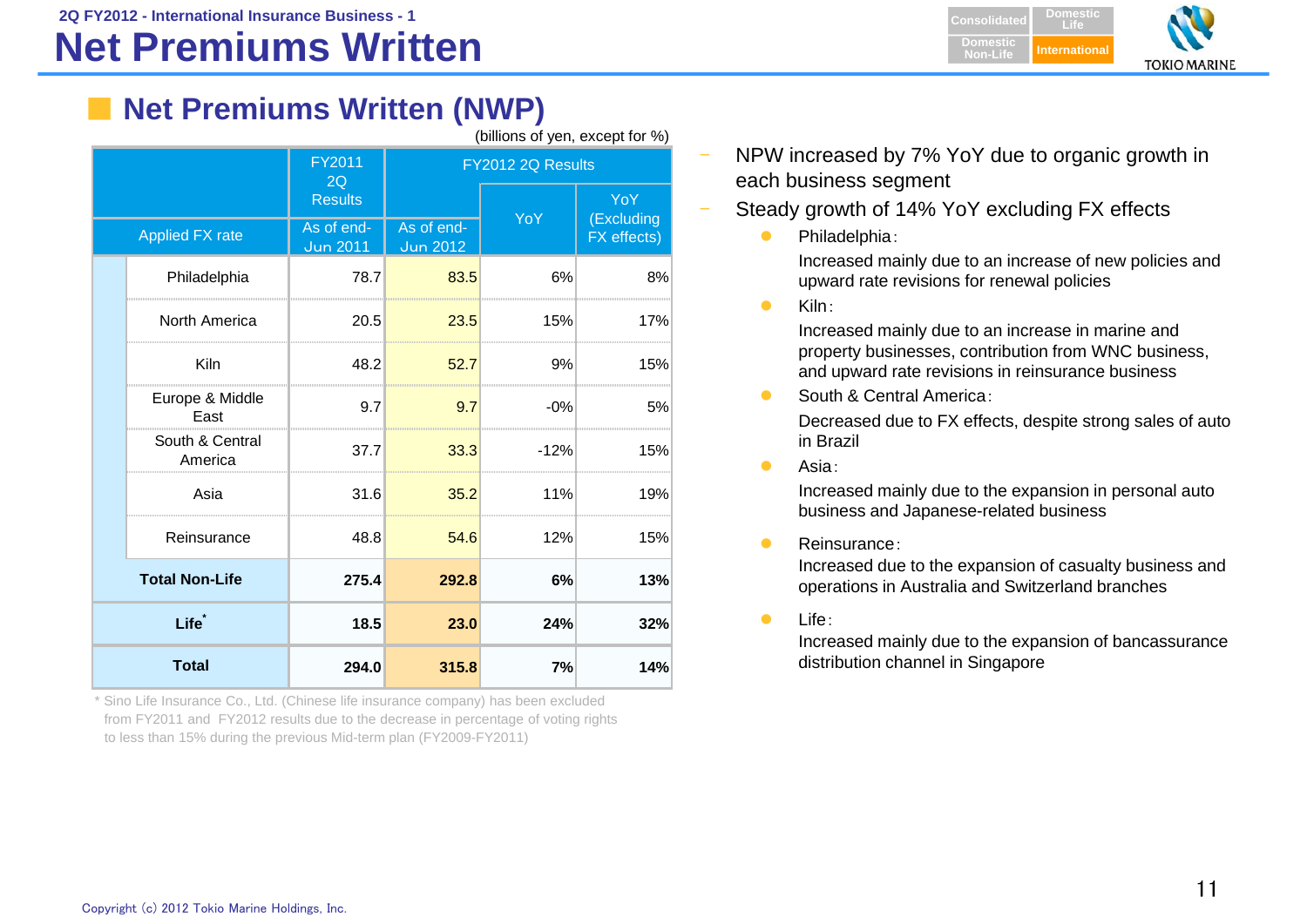# **Adjusted Earnings**

| Adjusted Earnings |        |  |
|-------------------|--------|--|
|                   | FY2011 |  |

|              |                                                          | FY2011<br>2Q                  | FY2012 2Q Results             |        |                          |
|--------------|----------------------------------------------------------|-------------------------------|-------------------------------|--------|--------------------------|
|              |                                                          | <b>Results</b>                |                               | YoY    | <b>YoY</b><br>(Excluding |
|              | <b>Applied FX rate</b>                                   | As of end-<br><b>Jun 2011</b> | As of end-<br><b>Jun 2012</b> |        | FX effects)              |
|              | Philadelphia                                             | 3.4                           | 10.6                          | 208%   | 214%                     |
|              | North America                                            | 1.5                           | 2.5                           | 65%    | 69%                      |
|              | Kiln                                                     | $-11.0$                       | 5.6                           |        |                          |
|              | Europe & Middle<br>East                                  | 0.5                           | 0.7                           | 28%    | 38%                      |
|              | South & Central<br>America                               | 1.2                           | 0.7                           | $-41%$ | $-23%$                   |
|              | Asia                                                     | 1.0                           | 1.3                           | 31%    | $-25%$                   |
|              | Reinsurance                                              | $-12.1$                       | 5.8                           |        |                          |
|              | <b>Total Non-Life</b>                                    | $-15.1$                       | 26.9                          |        |                          |
|              | Life <sup>*</sup>                                        | 0.9                           | 1.7                           | 81%    | 91%                      |
|              | Home Office Expenses                                     | $-0.2$                        | $-0.3$                        |        |                          |
| <b>Total</b> |                                                          | $-14.4$                       | 28.3                          |        |                          |
|              | Adjustment relating to<br>natural disasters in 1Q FY2011 | 27.9                          |                               |        |                          |
|              | <b>Total</b><br>(After adjustment)                       | 13.4                          | 28.3                          | 110%   | 113%                     |

(billions of yen, except for %)

\* Sino Life Insurance Co., Ltd. (Chinese life insurance company) has been excluded from FY2011 and FY2012 results due to the decrease in percentage of voting rights to less than 15% during the previous Mid-term plan (FY2009-FY2011)



- Adjusted earnings increased by 110% YoY mainly due to the reversal effect from natural catastrophe losses in FY2011 and continuous efforts to improve profitability in each business segment
	- $\bullet$ Philadelphia:

Increased due to the reversal effect of natural catastrophe losses in 2011 and efforts such as upward rate revisions for policy renewals to improve profitability

 $\bullet$ Kiln:

> Increased due to the reversal effect from large natural catastrophe losses in FY2011 and profitability improvement mainly in marine and property

- $\bullet$  South & Central America: Decreased mainly due to temporary worsening of loss ratio in marine and engineering
- $\bullet$ Asia:

Increased mainly due to the reversal effect of Australia Flood, New Zealand Earthquake in 2011 as well as profitability improvement in Malaysia and Singapore

 $\bullet$ Reinsurance:

Increased due to the reversal effect from large natural catastrophe losses in 2011

 $\bullet$ Life:

EV increased due to the rising stock market and a steady increase in the value of new business in Singapore and Malaysia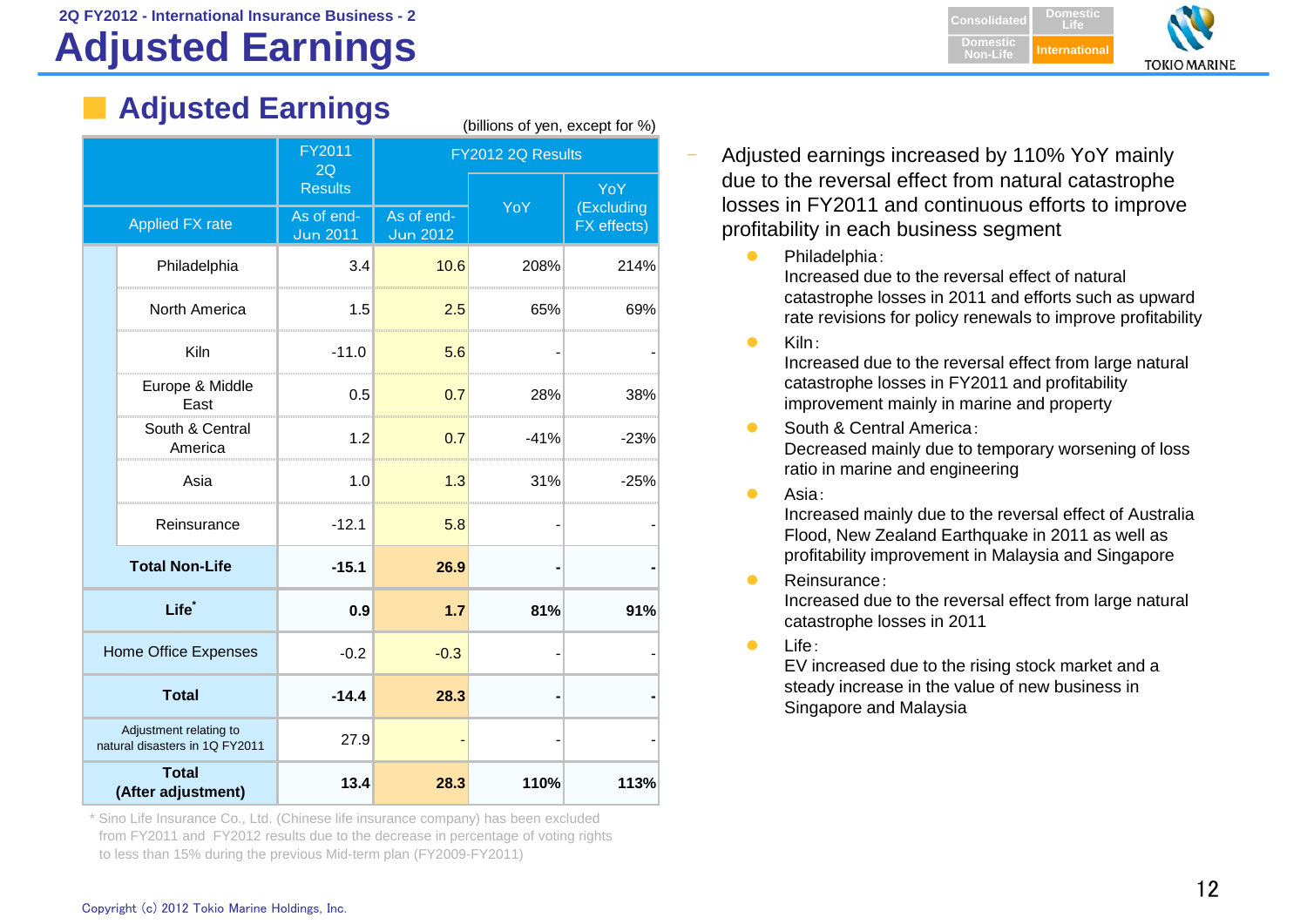

# **II. FY2012 Revised Projections**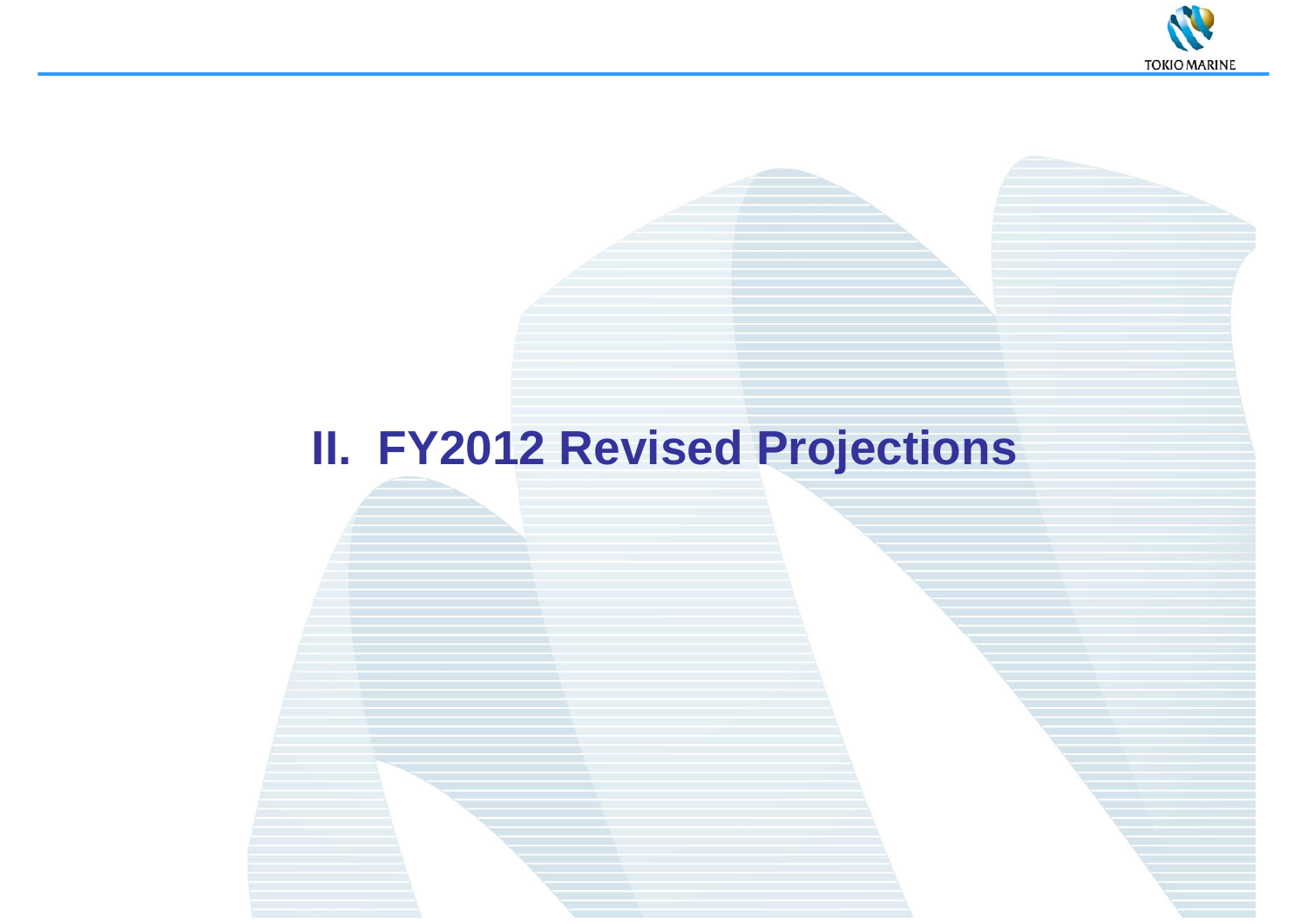# **Ordinary Profit International International**



## **Ordinary Profit** (billions of yen)



|                                 |                      |                     | (billions of yen) |
|---------------------------------|----------------------|---------------------|-------------------|
|                                 | FY2012<br>(Original) | FY2012<br>(Revised) | Change            |
| Domestic Non-Life (DNL)         | 119.2                | 118.4               | $-0.8$            |
| Domestic Life (DL)              | 5.3                  | 3.5                 | $-1.8$            |
| International Insurance (Int)   | 81.1                 | 57.1                | $-24.0$           |
| Financial and General (F&G)     | 2.4                  | 2.7                 | 0.3               |
| Consolidation Adjustments (Adj) | $-43.0$              | $-36.7$             | 6.3               |
| Total                           | 165.0                | 145.0               | $-20.0$           |

On pages 14 to 15, figures of each business domain are calculated as follows, and they differ from segment information in the Summary Report: Domestic Non-Life:Total of TMNF and NFDomestic Life:Total of TMNL and FL Consolidation Adjustments:Total of the followings: i) purchase method adjustments, ii) amortization of goodwill and

negative goodwill, and other (elimination, etc.)

#### Domestic Non-Life

TMNF: Upward revision by ¥1.0B from the original projections

- Underwriting profit is expected to be at the same level as the original projections due to an increase in net premiums written and an increase in gains from reversal of catastrophe loss reserves, despite an increase in incurred losses relating to natural catastrophes in the first-half and expected losses from Hurricane Sandy
- NF: Downward revision by ¥1.8B from the original projections
- Mainly due to an increase in incurred losses relating to natural catastrophes and an increase in impairment losses on securities

#### Domestic Life

TMNL: Downward revision by ¥1.1B from the original projections

• Mainly due to an increase in sales weight of products requiring larger provisions for underwriting reserves, despite an increase in insurance premiums and other owing to the growth of in-force policies

#### International Insurance

● Downward revision by ¥24.0B mainly due to FX effects in addition to expected losses from Hurricane Sandy

#### Consolidation Adjustments

● Upward revision by ¥6.3B from the original projections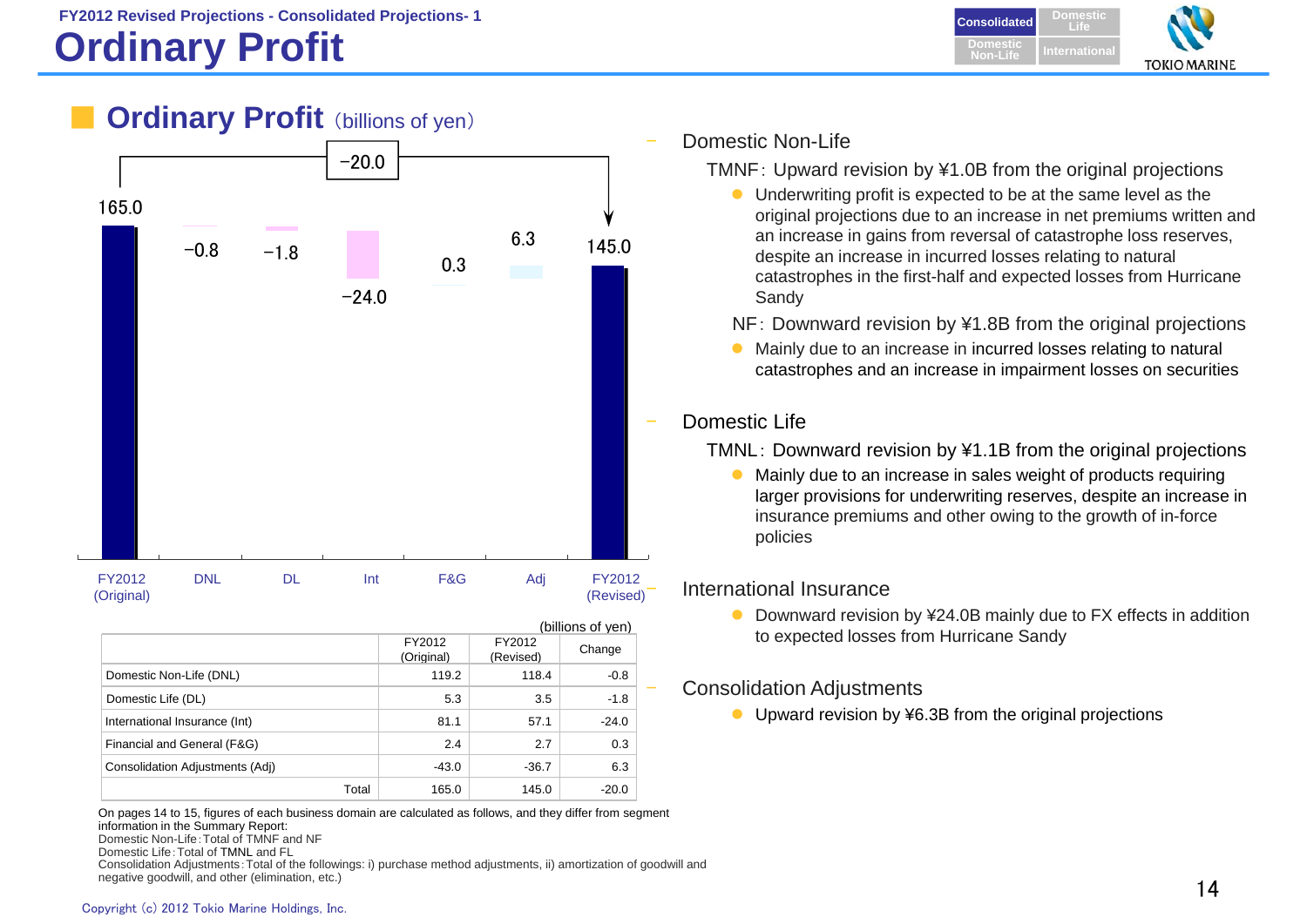# **Net Income**

**DomesticConsolidated LifeDomesticNon-LifeInternationalTOKIO MARINE** 





|                                 |                      |                     | (billions of yen) |
|---------------------------------|----------------------|---------------------|-------------------|
|                                 | FY2012<br>(Original) | FY2012<br>(Revised) | Change            |
| Domestic Non-Life (DNL)         | 87.2                 | 85.7                | $-1.5$            |
| Domestic Life (DL)              | $-4.7$               | $-6.4$              | $-1.7$            |
| International Insurance (Int)   | 63.7                 | 47.3                | $-16.4$           |
| Financial and General (F&G)     | 1.1                  | 1.2                 | 0.1               |
| Consolidation Adjustments (Adj) | $-42.3$              | $-37.8$             | 4.5               |
| Total                           | 105.0                | 90.0                | $-15.0$           |

Domestic Non-Life

TMNF: Downward revision by ¥1.0B from the original projections

- Ordinary profit is revised upwards, however, net income is revised downwards mainly due to impairment losses on investment in subsidiaries and affiliates (extraordinary loss) recognized in the first-half
- Downward revision due to the same factors decreasing ordinary
- International Insurance
	- Downward revision due to the same factors decreasing ordinary
- Consolidation Adjustments
	- Upward revision due to the same factors increasing ordinary profit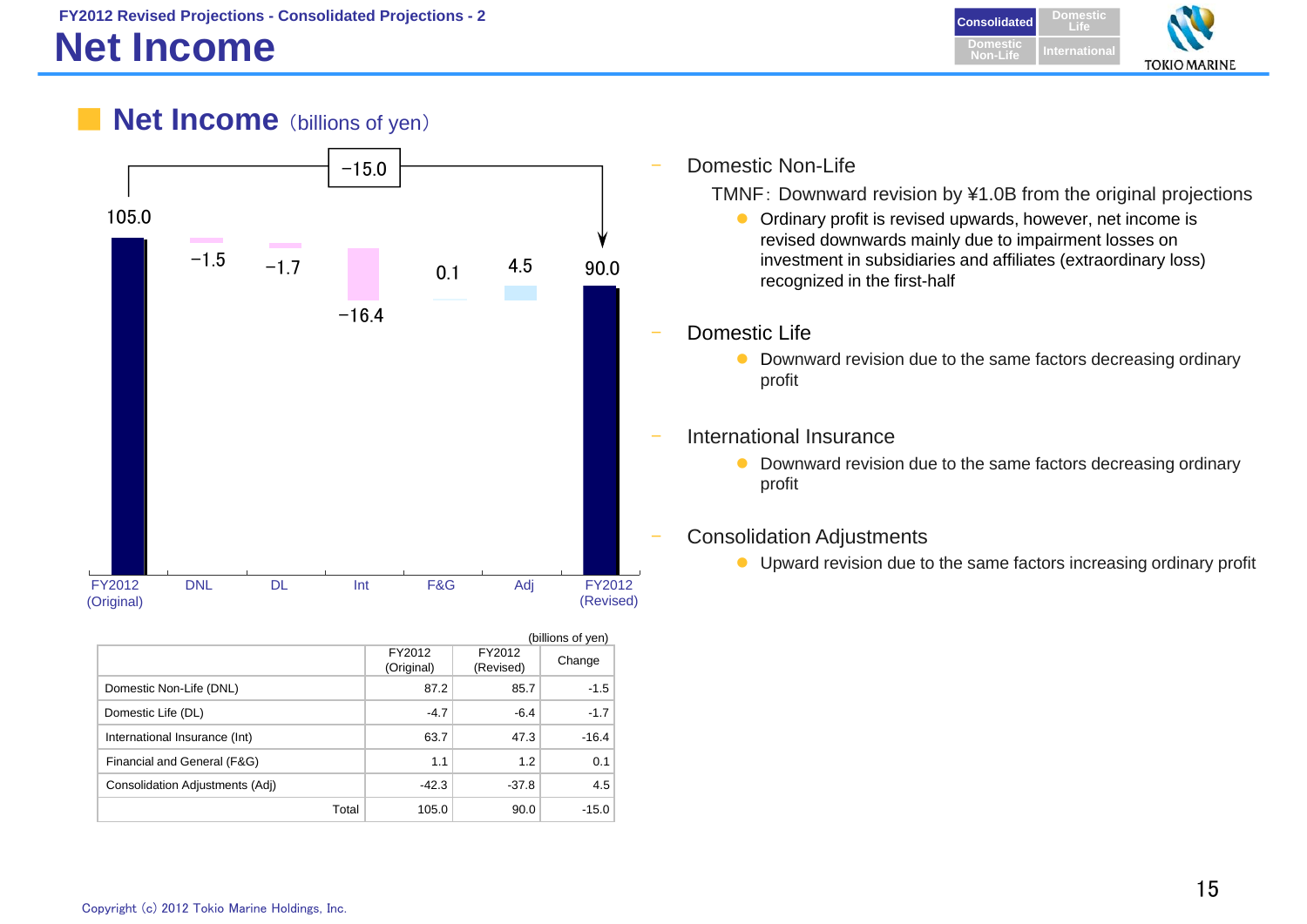# **Adjusted Earnings**



# **Adjusted Earnings by Business Domain**<br>Group total adjusted earnings revised downward by

|                        | (billions of yen, except for %)          |                |                        |                           |                              |  |  |  |
|------------------------|------------------------------------------|----------------|------------------------|---------------------------|------------------------------|--|--|--|
| <b>Business Domain</b> |                                          | FY2011         |                        | <b>FY2012 Projections</b> |                              |  |  |  |
|                        |                                          | <b>Results</b> | <b>Original</b><br>(a) | <b>Revised</b><br>(b)     | <b>Difference</b><br>$(b-a)$ |  |  |  |
|                        | <b>Domestic Non-Life</b>                 | $-26.1$        | 42.0                   | 48.0                      | 6.0                          |  |  |  |
|                        | <b>TMNF</b>                              | $-18.7$        | 45.0                   | 53.0                      | 8.0                          |  |  |  |
|                        | NF                                       | $-1.6$         | 2.0                    | 0.0                       | $-2.0$                       |  |  |  |
|                        | Other                                    | $-5.7$         | $-5.0$                 | $-5.0$                    | 0.0                          |  |  |  |
|                        | <b>Domestic Life</b>                     | 15.9           | 53.0                   | 41.0                      | $-12.0$                      |  |  |  |
|                        | TMNL*                                    | 76.4           | 54.0                   | 49.0                      | $-5.0$                       |  |  |  |
|                        | FL.<br>                                  | -61.3          | -1.0                   | -8.0                      | $-7.0$<br>                   |  |  |  |
|                        | Other                                    | 0.8            | 0.0                    | 0.0                       | 0.0                          |  |  |  |
|                        | <b>International Insurance</b>           | $-11.9$        | 68.0                   | 47.0                      | $-21.0$                      |  |  |  |
|                        | PHLY                                     | 13.2           | 21.0                   | 22.0                      | 1.0                          |  |  |  |
|                        | Delphi                                   |                | 8.0                    | 9.0                       | 1.0                          |  |  |  |
|                        | North America                            | 7.2            | 4.0                    | 3.0                       | $-1.0$                       |  |  |  |
|                        | Kiln                                     | $-5.0$         | 13.0                   | 13.0                      | 0.0                          |  |  |  |
|                        | Europe & Middle East                     | $-0.6$         | 1.0                    | 1.0                       | 0.0                          |  |  |  |
|                        | South & Central America                  | 0.7            | 2.0<br>                | 2.0<br>                   | 0.0<br>                      |  |  |  |
|                        | Asia                                     | $-52.2$        | 7.0                    | 1.0                       | -6.0                         |  |  |  |
|                        | Re-insurance                             | $-3.3$         | 11.0                   | 9.0                       | $-2.0$                       |  |  |  |
|                        | International Non-Life                   | $-39.7$        | 67.0                   | 60.0                      | $-7.0$                       |  |  |  |
|                        | International Life                       | 1.0            | 2.0                    | 2.0                       | 0.0                          |  |  |  |
|                        | Adjustment relating to natural disasters | 27.9           |                        |                           |                              |  |  |  |
|                        | Impact of Hurricane Sandy                |                |                        | $-14.0$                   | $-14.0$                      |  |  |  |
|                        | <b>Financial and general businesses</b>  | 2.6            | 2.0                    | 2.0                       | 0.0                          |  |  |  |
|                        | <b>Group Total</b>                       | $-19.5$        | 165.0                  | 138.0                     | $-27.0$                      |  |  |  |
|                        | <b>Adjusted ROE (Group total)</b>        | $-0.7%$        | 5.8%                   | 5.0%                      | $-0.8%$                      |  |  |  |
|                        | aveluding capital transactions*          |                |                        |                           |                              |  |  |  |

**\*excluding capital transactions**

TMNF for accounting purposes

# **TMNF Adjusted Earnings**



¥27.0B from the original projections to ¥138.0B. Projected Adjusted ROE is 5.0%

- Domestic Non-Life
	- TMNF:Upward revision by ¥8.0B
		- Mainly due to an increase in interest and dividends, and an increase in gains on derivatives due to the appreciation of the yen, despite an increase in incurred losses relating to natural catastrophes and expected impact of Hurricane Sandy
- Domestic Life

#### TMNL:Downward revision by ¥5.0B

- Due to third-sector lines falling short of initial sales forecast and factoring in effects of the expected increase in consumption tax rate
- FL:Downward revision by ¥7.0B
- $\bullet$  Due to financial market deterioration compared with the forecast at the beginning of the fiscal year and factoring in effects of the expected increase in consumption tax rate
- International Insurance
	- Downward revision by ¥21.0B due to expected impact of Hurricane Sandy in addition to the FX effects



Copyright (c) 2012 Tokio Marine Holdings, Inc.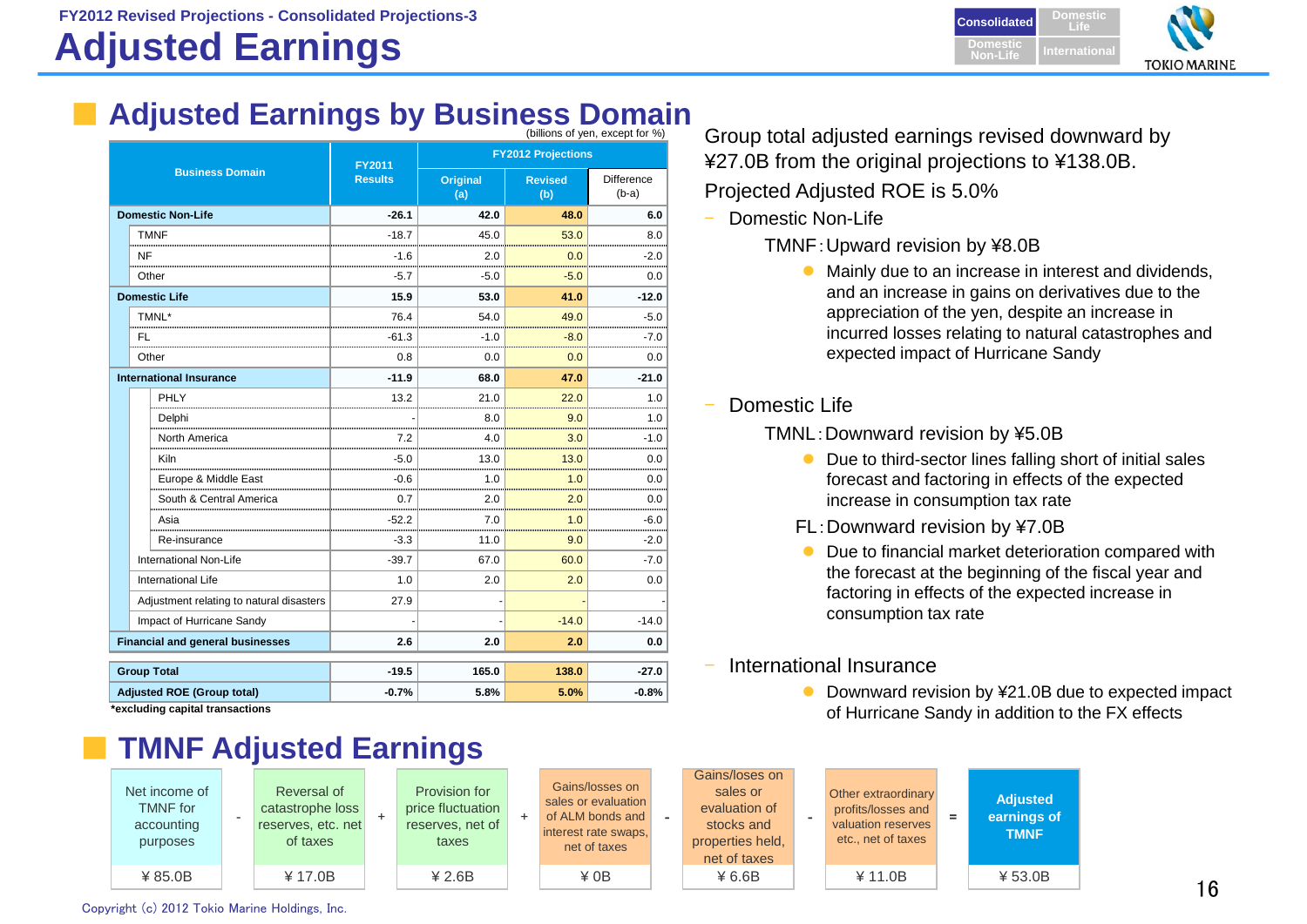# **TMNF Financial Projections**

**Changes in Major P/L Items** 

|                                 |                                            |                |                 |                           |                              | (billions of yen, except for %) |          |
|---------------------------------|--------------------------------------------|----------------|-----------------|---------------------------|------------------------------|---------------------------------|----------|
|                                 |                                            | <b>FY2011</b>  |                 | <b>FY2012 Projections</b> |                              |                                 |          |
|                                 |                                            | <b>Results</b> | Original<br>(a) | <b>Revised</b><br>(b)     | <b>Difference</b><br>$(b-a)$ | Change                          | YoY      |
| <b>Underwriting profit/loss</b> |                                            | $-1.1$         | 44.0            | 44.0                      |                              | 45.1                            |          |
|                                 | Net premiums written                       | 1,783.0        | 1,840.0         | 1,855.0                   | 15.0                         | 71.9                            | 4.0%     |
|                                 | Private insurance                          | 1,545.6        | 1,601.2         | 1,614.0                   | 12.7                         | 68.3                            | 4.4%     |
|                                 | Net claims paid*                           | $-1,454.2$     | $-1,288.8$      | $-1,307.8$                | $-19.0$                      | 146.3                           | $-10.1%$ |
|                                 | Private insurance*                         | $-1,071.5$     | $-1,049.3$      | $-1,071.2$                | $-21.8$                      | 0.3                             | $-0.0%$  |
|                                 | Reversal of<br>outstanding claims reserves | 17.4           | 36.9            | 30.4                      | $-6.4$                       | 13.0                            | 74.7%    |
|                                 | Private insurance                          | 1.7            | 37.1            | 30.3                      | $-6.7$                       | 28.5                            | 1,586.4% |
|                                 | Reversal of<br>catastrophe loss reserves   | 69.5           | 10.6            | 25.5                      | 14.9                         | $-43.9$                         | $-63.2%$ |
|                                 | <b>Net investment income/loss</b>          | 219.7          | 96.4            | 94.0                      | $-2.4$                       | $-125.7$                        | $-57.2%$ |
|                                 | Interest and dividends                     | 141.8          | 121.8           | 133.6                     | 11.8                         | $-8.2$                          | $-5.8%$  |
|                                 | Gains/losses on<br>sales of securities     | 126.5          | 29.3            | 33.9                      | 4.6                          | $-92.6$                         | $-73.2%$ |
|                                 | Impairment losses on<br>securities         | $-4.9$         |                 | $-27.7$                   | $-27.7$                      | $-22.7$                         | 461.2%   |
|                                 | <b>Ordinary profit/loss</b>                | 212.1          | 117.0           | 118.0                     | 1.0                          | $-94.1$                         | $-44.4%$ |
|                                 | <b>Extraordinary gains/losses</b>          | $-55.1$        | $-1.5$          | $-2.0$                    | $-0.5$                       | 53.0                            |          |
|                                 | <b>Net income/loss</b>                     | 23.2           | 86.0            | 85.0<br>61.7<br>$-1.0$    |                              |                                 | 266.3%   |

\* Including loss adjustment expenses



Underwriting Profit

Same level is expected as the original projections

- 7 Upward revision of net written premiums reflecting the first-half results
- N Increase in incurred losses due to worsening loss ratio in fire mainly due to natural catastrophes in the first-half as well as the expected impact of Hurricane Sandy
- $\overline{\mathbf{z}}$  Increase in gains from reversal of catastrophe loss reserves due to an increase in claims paid relating to the above
- $\overline{\phantom{a}}$  Continuous efforts to decrease non-personnel expenses
- Net Investment Income

Downward revision by ¥2.4B from the original projections

- 7 Increase in gains on derivatives due to the appreciation of the yen
- $\blacktriangleright$  Increase in impairment losses on securities caused by stock market deterioration
- Net Income

Downward revision by ¥1.0B from the original projections

> Mainly due to impairment losses on investment in subsidiaries and affiliates (extraordinary loss) recognized in the first half, in addition to the above factors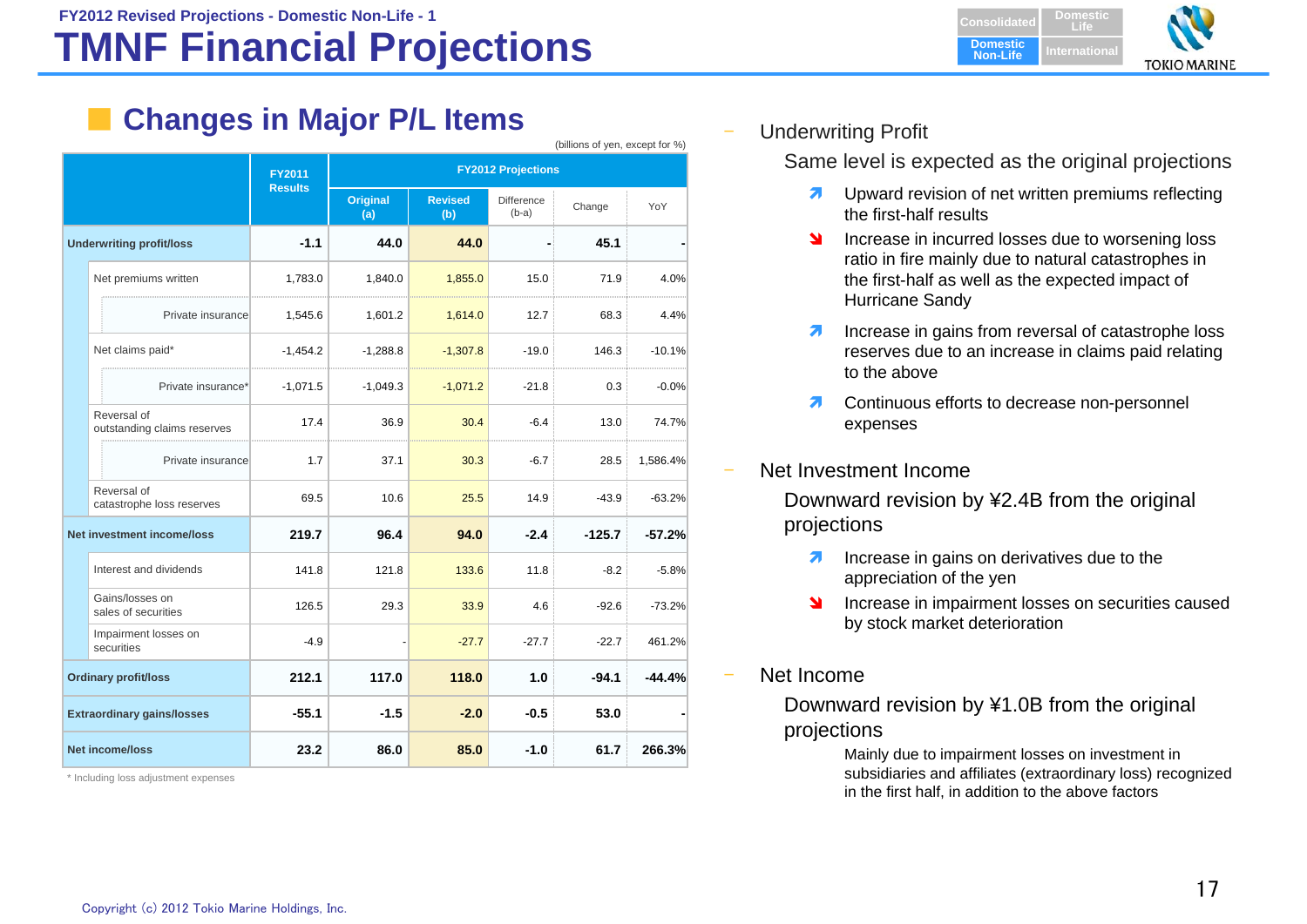#### **FY2012 Revised Projections - Domestic Non-Life - 2 Consolidated by a strategies of the Consolidate of Consolidate**

# **TMNF Combined Ratio**

**DomesticLifeDomestic Non-LifeInternationalTOKIO MARINE** 

# **Combined Ratio (Private insurance: W/P basis)**

※( ) is change from original FY2012 projections



#### **Expense Ratio**



| <b>FY2010</b>  | <b>FY2011</b>  | <b>FY2012</b>      |
|----------------|----------------|--------------------|
| <b>Results</b> | <b>Results</b> | <b>Projections</b> |

| (billions of yen)        | FY2011<br><b>Results</b> | FY2012<br>Original<br>(a) | FY2012<br>Revised<br>(b) | $(b) - (a)$ |
|--------------------------|--------------------------|---------------------------|--------------------------|-------------|
| Net premiums written     | 1.545.6                  | 1.601.2                   | 1.614.0                  | 12.7        |
| Net claims paid*         | 1.071.5                  | 1.049.3                   | 1,071.2                  | 21.8        |
| <b>Business expenses</b> | 525.0                    | 538.3                     | 540.3                    | 2.0         |
| Corporate expenses       | 234.3                    | 238.4                     | 235.2                    | $-3.1$      |
| Agency commissions       | 290.7                    | 299.9                     | 305.0                    | 5.1         |

Loss Ratio

- Upward revision by 0.8 points from the original projections
	- **7** Increase in claims paid due to the past fiscal year incurred losses such as snow storm in FY2011
	- $\overline{\mathbf{z}}$  Upward revision of expected claims paid for domestic natural catastrophes
	- $\overline{\phantom{a}}$  Increase in expected claims paid relating to Hurricane Sandy
	- **N**  Claims paid relating to Thai Flood is expected to decrease from initial projections as a portion of the claim is expected to be paid in FY2013

#### Expense Ratio

- $\bullet$  Downward revision by 0.1 point from the original projections
	- **N** Reduction of non-personnel expenses exceeds the initial plan

#### Combined Ratio

Upward revision by 0.7 points from the original projections to 99.8% due to the above factors

(\*) Including loss adjustment expenses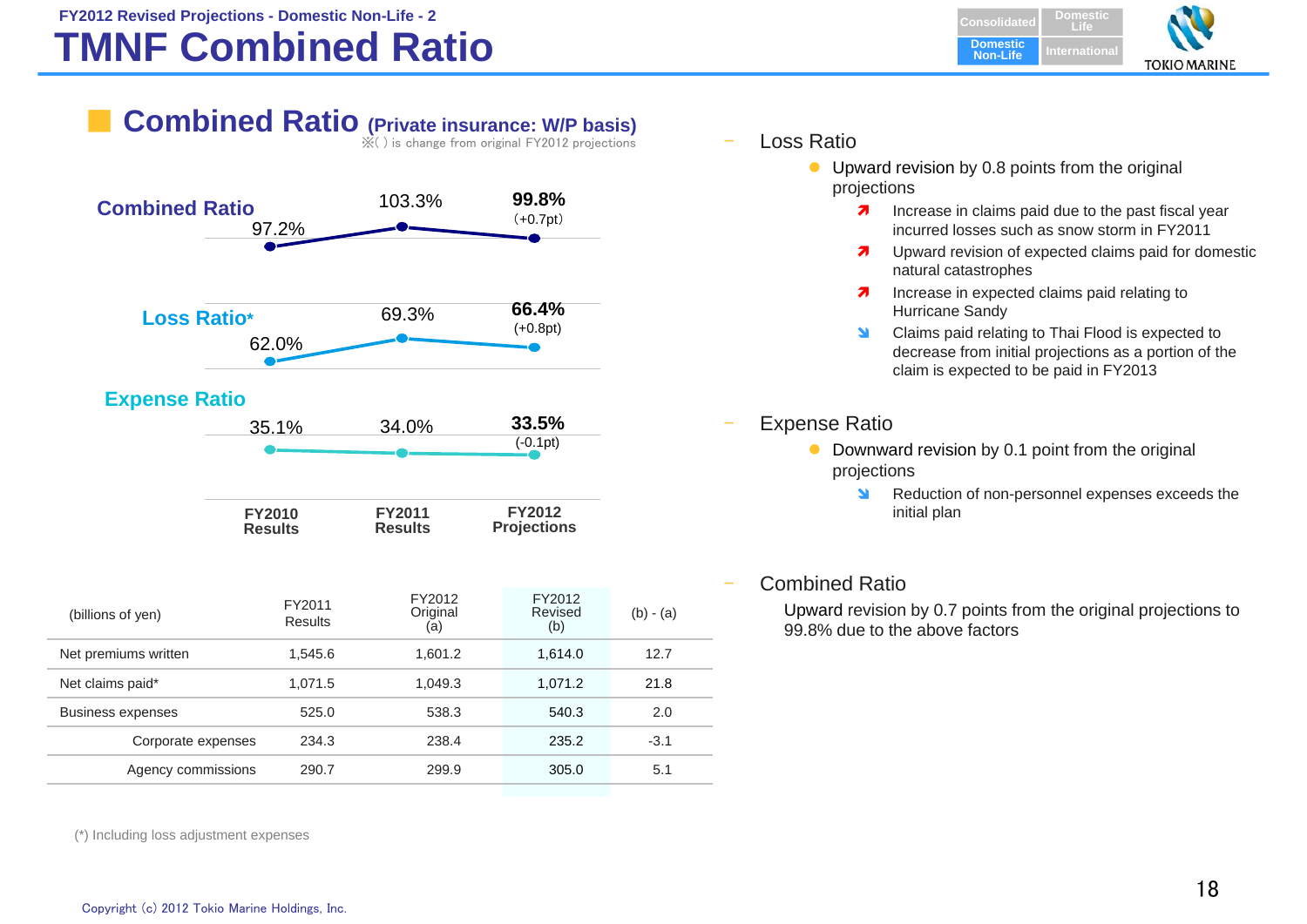# **TMNF NPW & Loss Ratio**

**DomesticLifeDomestic Non-LifeI**ternationa **TOKIO MARINE** 

# **Net Premiums Written by Line**

(billions of yen, except for %)

|                                   | <b>FY2011</b>  | <b>FY2012 Projections</b> |                       |                              |        |       |  |
|-----------------------------------|----------------|---------------------------|-----------------------|------------------------------|--------|-------|--|
|                                   | <b>Results</b> | <b>Original</b><br>(a)    | <b>Revised</b><br>(b) | <b>Difference</b><br>$(b-a)$ | Change | YoY   |  |
| Fire                              | 233.6          | 236.2                     | 243.4                 | 7.2                          | 9.8    | 4.2 % |  |
| <b>Marine</b>                     | 59.3           | 62.0                      | 60.9                  | $-1.0$                       | 1.6    | 2.7%  |  |
| P.A.                              | 149.9          | 152.0                     | 156.1                 | 4.0                          | 6.1    | 4.1 % |  |
| Auto                              | 865.6          | 902.3                     | 905.2                 | 2.9                          | 39.6   | 4.6 % |  |
| <b>CALI</b>                       | 233.3          | 236.1                     | 238.2                 | 2.1                          | 4.9    | 2.1%  |  |
| Other                             | 241.0          | 251.1                     | 250.8                 | $-0.2$                       | 9.8    | 4.1 % |  |
| <b>Total</b>                      | 1,783.0        | 1,840.0                   | 1,855.0               | 15.0                         | 71.9   | 4.0%  |  |
| <b>Private insurance</b><br>Total | 1,545.6        | 1,601.2                   | 1,614.0               | 12.7                         | 68.3   | 4.4 % |  |

# ■ **W/P Loss Ratio by Line**

|                                          | <b>FY2011</b>  | <b>FY2012 Projections</b> |                       |                              |            |  |  |
|------------------------------------------|----------------|---------------------------|-----------------------|------------------------------|------------|--|--|
|                                          | <b>Results</b> | <b>Original</b><br>(a)    | <b>Revised</b><br>(b) | <b>Difference</b><br>$(b-a)$ | Change     |  |  |
| Fire                                     | 154.8 %        | 61.8 %                    | 68.0 %                | 6.2 pt                       | $-86.8$ pt |  |  |
| <b>Marine</b>                            | 64.4 %         | 57.3 %                    | 74.7 %                | 17.4 pt                      | $10.3$ pt  |  |  |
| P.A.                                     | 55.4 %         | 53.3 %                    | 55.1 %                | $1.8$ pt                     | $-0.3$ pt  |  |  |
| Auto                                     | 70.4 %         | 69.1 %                    | 69.0 %                | $-0.1$ pt                    | $-1.4$ pt  |  |  |
| <b>CALI</b>                              | 101.3 %        | 101.4 %                   | 99.3%                 | $-2.1$ pt                    | $-2.0$ pt  |  |  |
| Other                                    | 52.0 %         | 65.0 %                    | 59.6 %                | $-5.4$ pt                    | 7.6 pt     |  |  |
| <b>Total</b>                             | 81.6 %         | 70.0 %                    | 70.5 %                | $0.5$ pt                     | $-11.1$ pt |  |  |
| <b>Private insurance</b><br><b>Total</b> | 69.3 %         | 65.5 %                    | 66.4 %                | $0.8$ pt                     | $-3.0$ pt  |  |  |

#### Major Factors of Revision in NPW

- Fire: Upward revision due to an increase in household sector and rate hikes in commercial lines exceeding the initial projections
- $\bullet$  Marine: Downward revision due to a decrease in shipping cargo volume
- P.A.: Upward revision mainly due to number of contracts exceeding the initial projections
- $\bullet$  Auto: Upward revision mainly due to number of contracts exceeding the initial projections
- $\bullet$  CALI: Upward revision due to new car sales in the first-half exceeding the initial forecast

- Major Factors of Revision in W/P Loss Ratio
	- $\bullet$  Fire: Upward revision mainly due to an increase in claims paid relating to natural catastrophe losses incurred in the current fiscal year and losses incurred past fiscal year such as snow storm in FY2011
	- $\bullet$  Marine: Upward revision mainly due to an increase in expected claims paid relating to Hurricane Sandy
	- P.A.: Upward revision mainly due to an increase in claims paid reflecting the first-half
	- Auto: Downward revision mainly due to an increase in revenue owing to product and rate revisions
	- CALI: Downward revision mainly due to a decrease in claims paid reflecting the first-half
	- $\bullet$  Other:Downward revision mainly due to a decrease in claims paid in liability and construction insurance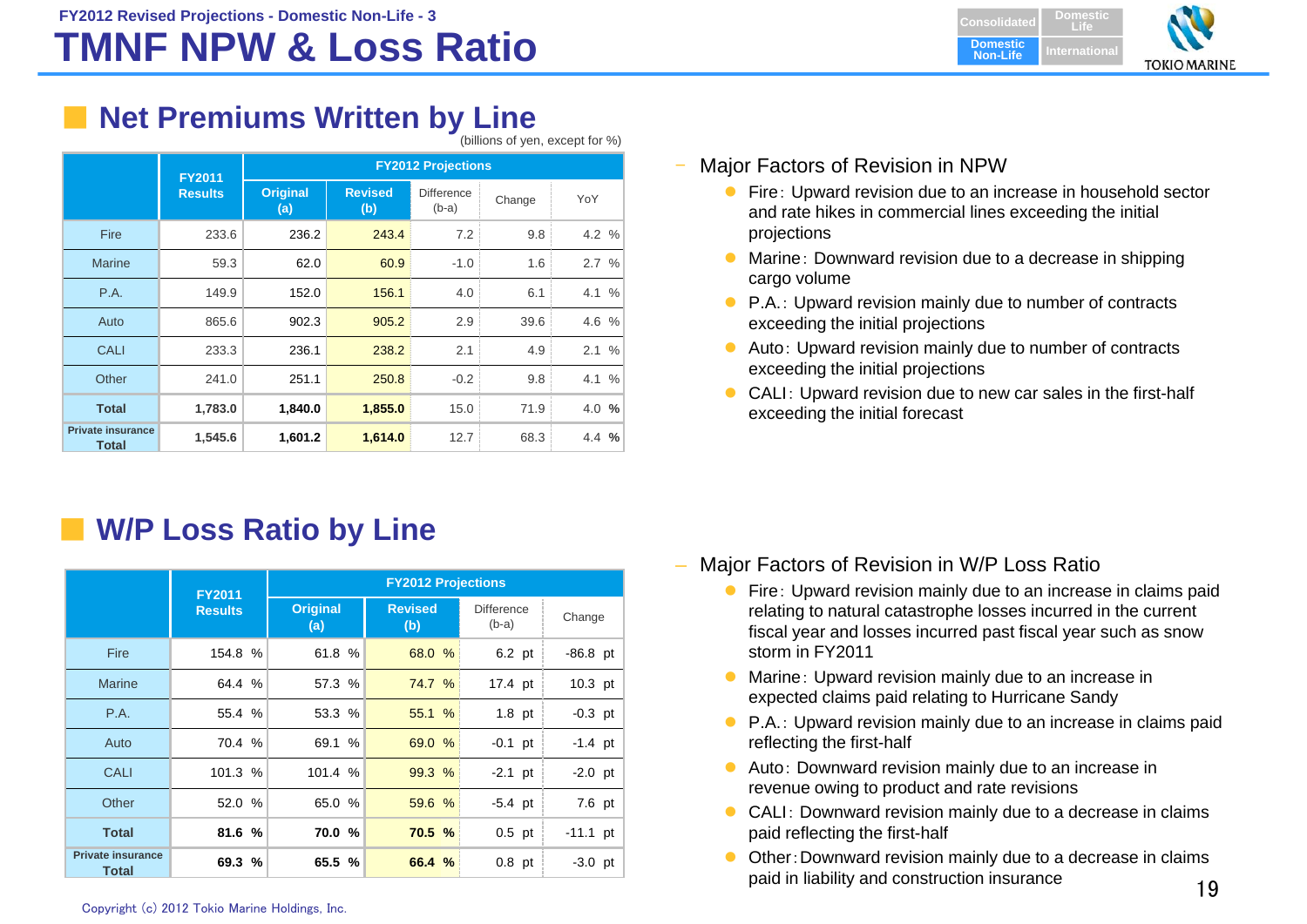# **NF Financial Projections**

**DomesticLifeDomestic Non-Life InternationalTOKIO MARINE** 

# **Changes in Major P/L Items**

|                                            |                |                        |                       |                           | (billions of yen, except for %) |           |
|--------------------------------------------|----------------|------------------------|-----------------------|---------------------------|---------------------------------|-----------|
|                                            | FY2011         |                        |                       | <b>FY2012 Projections</b> |                                 |           |
|                                            | <b>Results</b> | <b>Original</b><br>(a) | <b>Revised</b><br>(b) | Difference<br>$(b-a)$     | Change                          | YoY       |
| <b>Underwriting profit/loss</b>            | $-3.0$         | 0.3                    | 0.0                   | $-0.3$                    | 3.0                             |           |
| Net premiums written                       | 136.6          | 138.2                  | 138.0                 | $-0.2$                    | 1.3                             | 1.0%      |
| Private insurance                          | 118.3          | 119.6                  | 119.4                 | $-0.2$                    | 1.0                             | 0.9%      |
| Net claims paid*                           | $-104.3$       | $-90.2$                | $-93.8$               | $-3.6$                    | 10.4                            | $-10.1%$  |
| Private insurance*                         | $-76.1$        | $-73.5$                | $-77.0$               | $-3.5$                    | $-0.9$                          | 1.3%      |
| Reversal of<br>outstanding claims reserves | 0.3            | $-0.1$                 | 0.2                   | 0.3                       | $-0.1$                          | $-41.7%$  |
| Private insurance                          | $-0.8$         | $-0.0$                 | 0.3                   | 0.3                       | 1.1                             |           |
| Reversal of<br>catastrophe loss reserves   | 0.8            | $-0.6$                 | 1.2                   | 1.9                       | 0.4                             | 50.8%     |
| <b>Net investment income/loss</b>          | 6.2            | 2.0                    | 1.2                   | $-0.8$                    | $-5.0$                          | $-79.7%$  |
| Interest and dividends                     | 4.6            | 4.3                    | 4.3                   | 0.0                       | $-0.3$                          | $-6.6%$   |
| Gains/losses on sales<br>of securities     | 3.4            | 0.4                    | 0.1                   | $-0.2$                    | $-3.2$                          | $-96.2%$  |
| Impairment losses on<br>securities         | $-0.0$         | $-0.1$                 | $-1.4$                | $-1.3$                    | $-1.3$                          | 89,261.6% |
| <b>Ordinary profit/loss</b>                | 4.2            | 2.2                    | 0.4                   | $-1.8$                    | $-3.8$                          | $-90.5%$  |
| <b>Extraordinary gains/losses</b>          | $-0.3$         | $-0.2$                 | 0.7                   | 1.0                       | 1.1                             |           |
| <b>Net income/loss</b>                     | $-4.7$         | $1.2$                  | 0.7                   | $-0.5$                    | 5.4                             |           |
| * Including loss adjustment expenses       |                |                        |                       |                           |                                 |           |
| Loss ratio                                 | 76.4%          | 65.3%                  | 68.0%                 | 2.7 <sub>pt</sub>         | $-8.4pt$                        |           |
| <b>Expense ratio</b>                       | 34.9%          | 34.6%                  | 34.1%                 | $-0.5pt$                  | $-0.8pt$                        |           |
| <b>Combined ratio</b>                      | 111.2%         | 99.9%                  | 102.1%                | 2.2pt                     | $-9.2pt$                        |           |

Underwriting Profit

Downward revision by ¥0.3B from the original projections

- **Increase in incurred losses relating to natural** catastrophes
- $\overline{\phantom{a}}$  Increase in gains from reversal of catastrophe loss reserves due to the above
- Net Investment Income

Downward revision by ¥0.8B from the original projections

- $\blacksquare$  Increase in impairment losses on securities owing to a decline in stock prices and the appreciation of the yen
- Net Income

Downward revision by ¥0.5B from the original projections

> Gains from reversal of the price fluctuation reserve, in addition to the above factors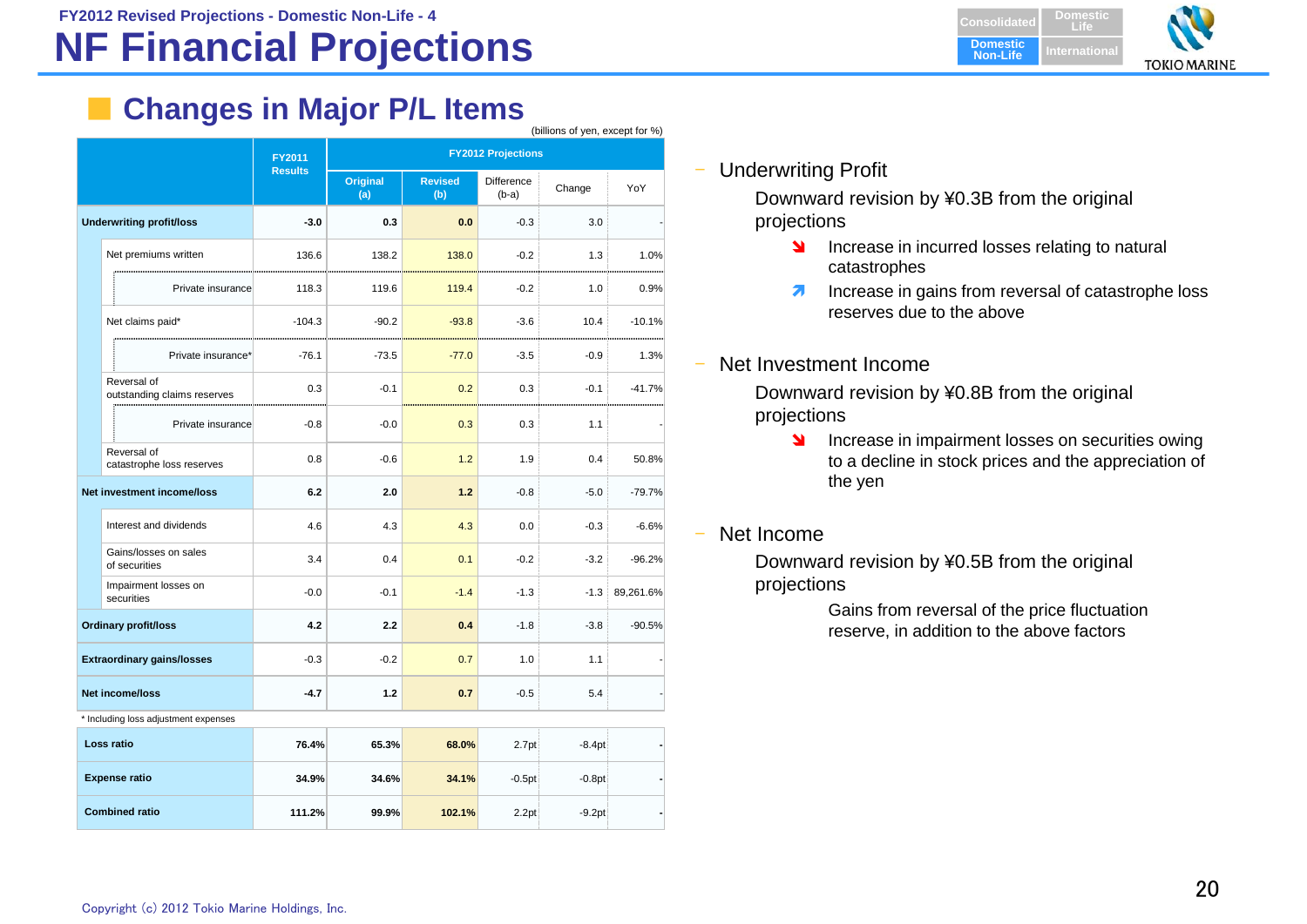# **TMNL Financial Projections**



## **Annualized Premiums (ANP) and Key Figures**



 $\overline{\phantom{a}}$ New Policies ANP

> Upward revision by ¥11.2B from the original projections reflecting strong sales of first-sector line and individual annuities in the first-half

#### In-force Policies ANP

Upward revision by ¥11.3B from the original projections due to favorable increase in new policies

#### $\overline{a}$ Ordinary Income

Upward revision by ¥12.3B from the original projections due to an increase in insurance premiums and other owing to the growth of in-force policies, and an increase in gains on sales of securities

#### Net Income

Downward revision of ¥0.8B due to increasing sales weight of products requiring larger provisions for underwriting reserves, despite an expected increase in insurance premiums and other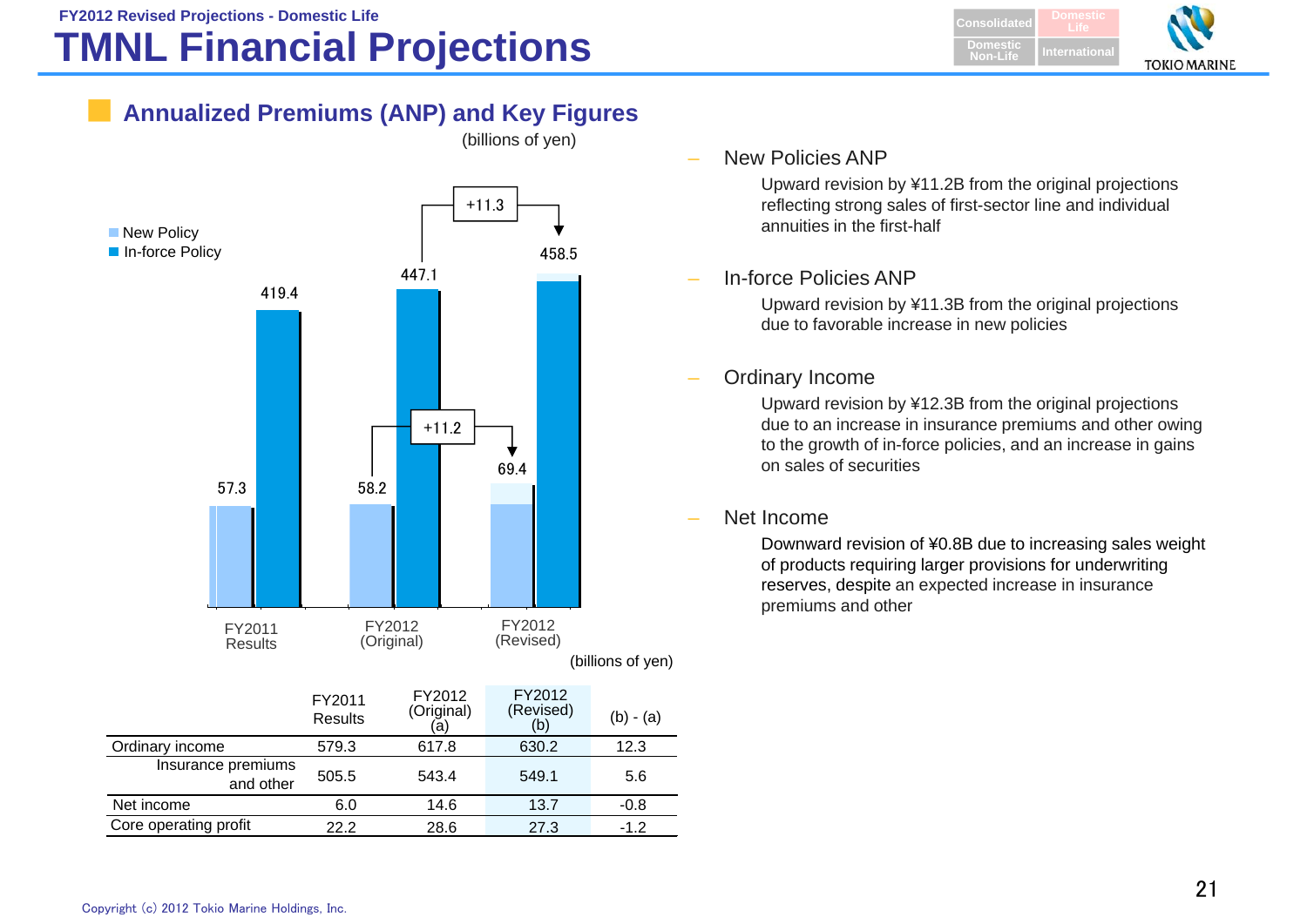**FY2012 Revised Projections - International Insurance Business - 1**

# **Net Premiums Written**

**DomesticConsolidat LifeDomesticNon-LifeInternationa TOKIO MARINE** 

# **Net Premiums Written (NPW)**

|                            | FY2011                 | <b>FY2012 Projections</b>     |                        |                   |       |  |  |
|----------------------------|------------------------|-------------------------------|------------------------|-------------------|-------|--|--|
|                            | <b>Results</b>         | Original<br>(a)               | <b>Revised</b><br>(b)  | <b>Difference</b> | YoY   |  |  |
| <b>Applied FX rate</b>     | As of end-<br>Dec 2011 | As of end-<br><b>Mar 2012</b> | As of end-<br>Sep 2012 | $(b-a)$           |       |  |  |
| Philadelphia               | 158.1                  | 191.0                         | 171.0                  | $-20.0$           | 8%    |  |  |
| Delphi <sup>1</sup>        |                        | 67.0                          | 66.0                   | $-1.0$            |       |  |  |
| <b>North America</b>       | 42.3                   | 46.0                          | 42.0                   | $-4.0$            | $-1%$ |  |  |
| Kiln                       | 76.7                   | 97.0                          | 94.0                   | $-3.0$            | 23%   |  |  |
| Europe & Middle<br>East    | 16.3                   | 19.0                          | 17.0                   | $-2.0$            | 4%    |  |  |
| South & Central<br>America | 60.4                   | 74.0                          | 72.0                   | $-2.0$            | 19%   |  |  |
| Asia                       | 56.5                   | 67.0                          | 68.0                   | 1.0 <sup>1</sup>  | 20%   |  |  |
| Reinsurance                | 56.1                   | 70.0                          | 69.0                   | - 1.0             | 23%   |  |  |
| <b>Total Non-Life</b>      | 466.7                  | 631.0                         | 599.0                  | $-32.0$           | 28%   |  |  |
| $Life^{\ast 2}$            | 32.9                   | 41.0                          | 43.0                   | 2.0               | 31%   |  |  |
| <b>Total</b>               | 499.7                  | 672.0                         | 642.0                  | $-30.0$           | 28%   |  |  |

\*1 Delphi's FY2012 Business Projections from July to December (provisional) is shown (including life business)

\*2 Sino Life Insurance Co., Ltd. (Chinese life insurance company) has been excluded

from FY2011 and FY2012 results due to the decrease in percentage of voting rights

to less than 15% during the previous Mid-term plan (FY2009-FY2011)

 Downward revision by ¥30.0B from the original projections to ¥642.0B mainly due to the appreciation of the yen

 $\bullet$ Philadelphia:

Downward revision by ¥20.0B from the original projections due to the appreciation of the yen and narrowing-down policies by focusing on bottom-line oriented underwriting

 $\bullet$ Kiln:

> Downward revision by ¥3.0B from the original projections due to the appreciation of the yen

 $\bullet$ Asia:

> Upward revision by ¥1.0B from the original projections due to the firm growth of non-Japanese related business

 $\bullet$ Reinsurance:

Downward revision by ¥1.0B from the original projections due to the appreciation of the yen

 $\bullet$ Life:

> Upward revision by ¥2.0B from the original projections due to promoting distribution channels strategy, and efforts to develop new insurance products / expand sales in Asian countries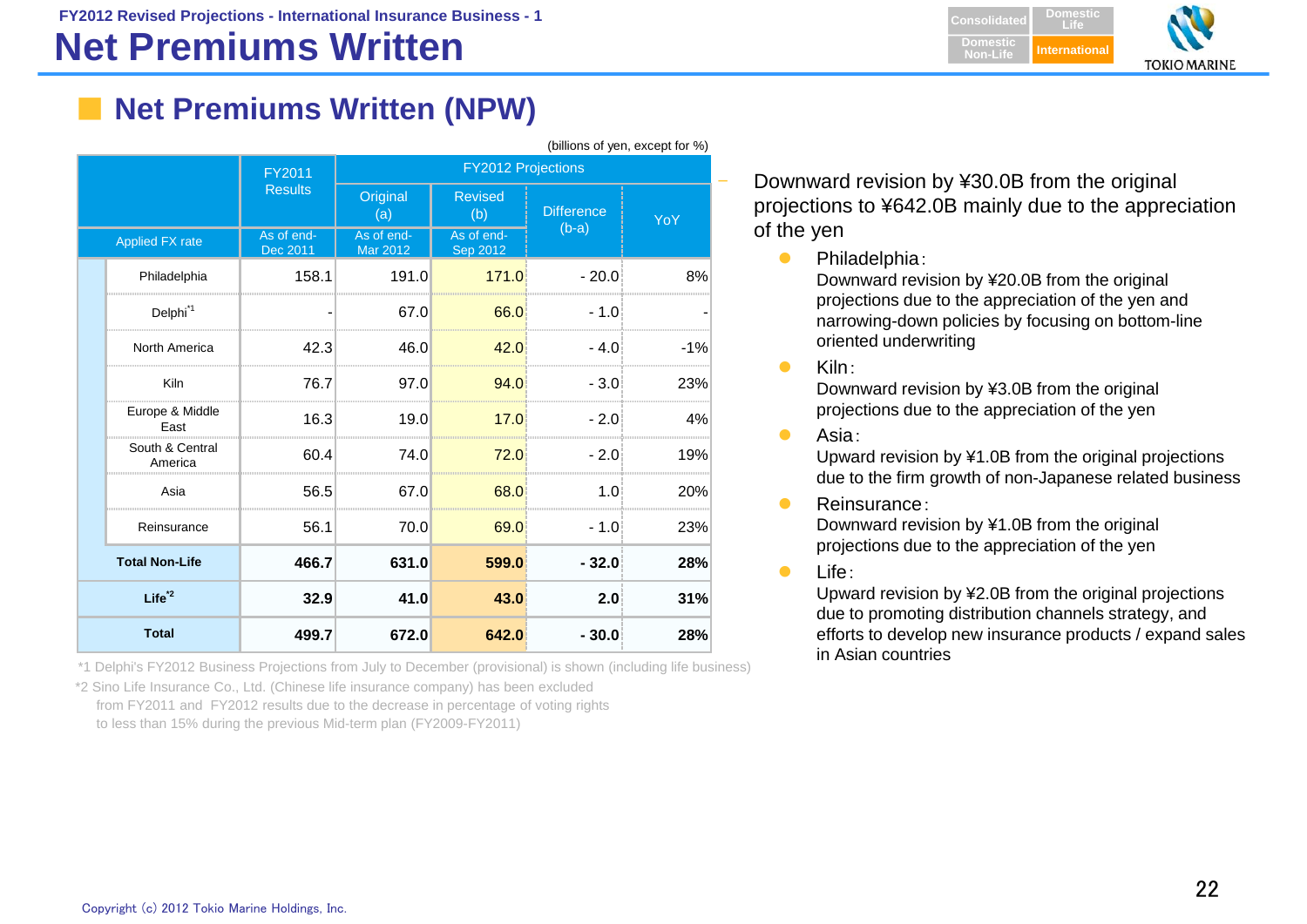# **Adjusted Earnings**



## **Adjusted Earnings**

|                                                          |                                    | FY2011                 |                               | <b>FY2012 Projections</b>     | (Dillions of yen, except for %) |      |  |
|----------------------------------------------------------|------------------------------------|------------------------|-------------------------------|-------------------------------|---------------------------------|------|--|
|                                                          |                                    | <b>Results</b>         | Original<br>(a)               | <b>Revised</b><br>(b)         | <b>Difference</b>               | YoY  |  |
| Applied FX rate                                          |                                    | As of end-<br>Dec 2011 | As of end-<br><b>Mar 2012</b> | As of end-<br><b>Sep 2012</b> | $(b-a)$                         |      |  |
|                                                          | Philadelphia                       | 13.2                   | 21.0                          | 22.0                          | 1.0                             | 67%  |  |
|                                                          | Delphi <sup>1</sup>                |                        | 8.0                           | 9.0                           | 1.0                             |      |  |
|                                                          | North America                      | 7.2                    | 4.0                           | 3.0                           | $-1.0$                          | -58% |  |
|                                                          | <b>Kiln</b>                        | $-5.0$                 | 13.0                          | 13.0                          | 0.0                             |      |  |
|                                                          | Europe & Middle<br>East            | $-0.6$                 | 1.0                           | 1.0                           | 0.0                             |      |  |
|                                                          | South & Central<br>America         | 0.7                    | 2.0                           | 2.0                           | 0.0                             | 186% |  |
|                                                          | Asia                               | $-52.2$                | 7.0                           | 1.0                           | $-6.0$                          |      |  |
|                                                          | Reinsurance                        | $-3.3$                 | 11.0                          | 9.0                           | $-2.0$                          |      |  |
|                                                          | <b>Total Non-Life</b>              | $-39.7$                | 67.0                          | 60.0                          | $-7.0$                          |      |  |
|                                                          | $Life^{\ast 2}$                    | 1.0                    | 2.0                           | 2.0                           | 0.0                             | 100% |  |
|                                                          | Home Office Expenses               | $-1.1$                 | $-1.0$                        | $-1.0$                        | 0.0                             |      |  |
| <b>Total</b>                                             |                                    | $-39.9$                | 68.0                          | 61.0                          | $-7.0$                          |      |  |
| Adjustment relating to<br>natural disasters in 1Q FY2011 |                                    | 27.9                   |                               |                               |                                 |      |  |
| <b>Loss of Hurricane Sandy</b>                           |                                    |                        |                               | $-14.0$                       | $-14.0$                         |      |  |
|                                                          | <b>Total</b><br>(After adjustment) | $-11.9$                | 68.0                          | 47.0                          | $-21.0$                         |      |  |

- Downward revision by ¥21.0B from the original projections to ¥47.0B mainly due to expected impact of Hurricane Sandy and the appreciation of the yen (Impact of Hurricane Sandy is unreflected in the below description for each business segment / geography )
	- $\bullet$  Philadelphia: Upward revision by ¥1.0B from the original projections due to strict underwriting focusing on profitability
	- $\bullet$ Kiln:

 $\theta$  and  $\theta$  is the set of  $\theta$  for  $\theta$ 

Growth measures in progress, adjusted earnings expected to be at the same level as the original projections

 $\bullet$ Asia:

> Downward revision by ¥6.0B mainly due to i) the difference between the calculation period of financial and managerial accounting relating to the Thai Flood incurred losses and ii) an increase in provision for underwriting reserves associated with the liquidation of compulsory motor insurance pool in India

 $\bullet$ Reinsurance:

Downward revision from the original projections mainly due to the appreciation of the yen

 $\bullet$ Life:

> Steady growth in premiums, adjusted earnings expected to be at the same level as the original projections

\*1 Delphi's FY2012 Business Projections from July to December (provisional) is shown (including life business)

\*2 Sino Life Insurance Co., Ltd. (Chinese life insurance company) has been excluded from FY2011 and FY2012 results due to the decrease in percentage of voting rights to less than 15% during the previous Mid-term plan (FY2009-FY2011)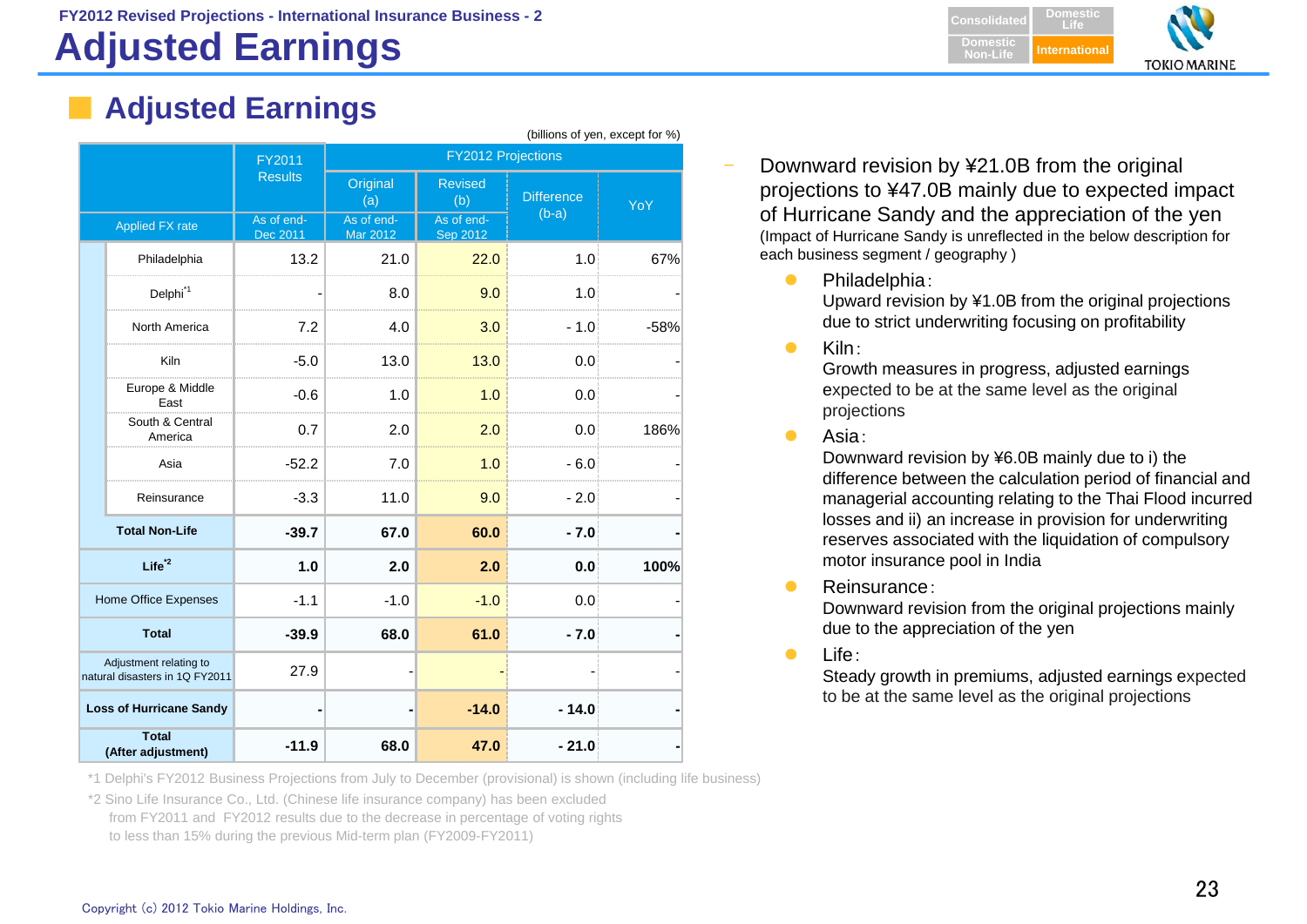

- $\bullet$ **Overview of Consolidated Results**
- $\bullet$ **TMNF Net Investment Income (2Q FY2012 Results)**
- $\bullet$ **TMNF Assets Under Management (2Q FY2012 Results)**
- $\bullet$ **FY2012 First-Half Results (PHLY / Kiln)**
- $\bullet$ **Definition of Adjusted Earnings**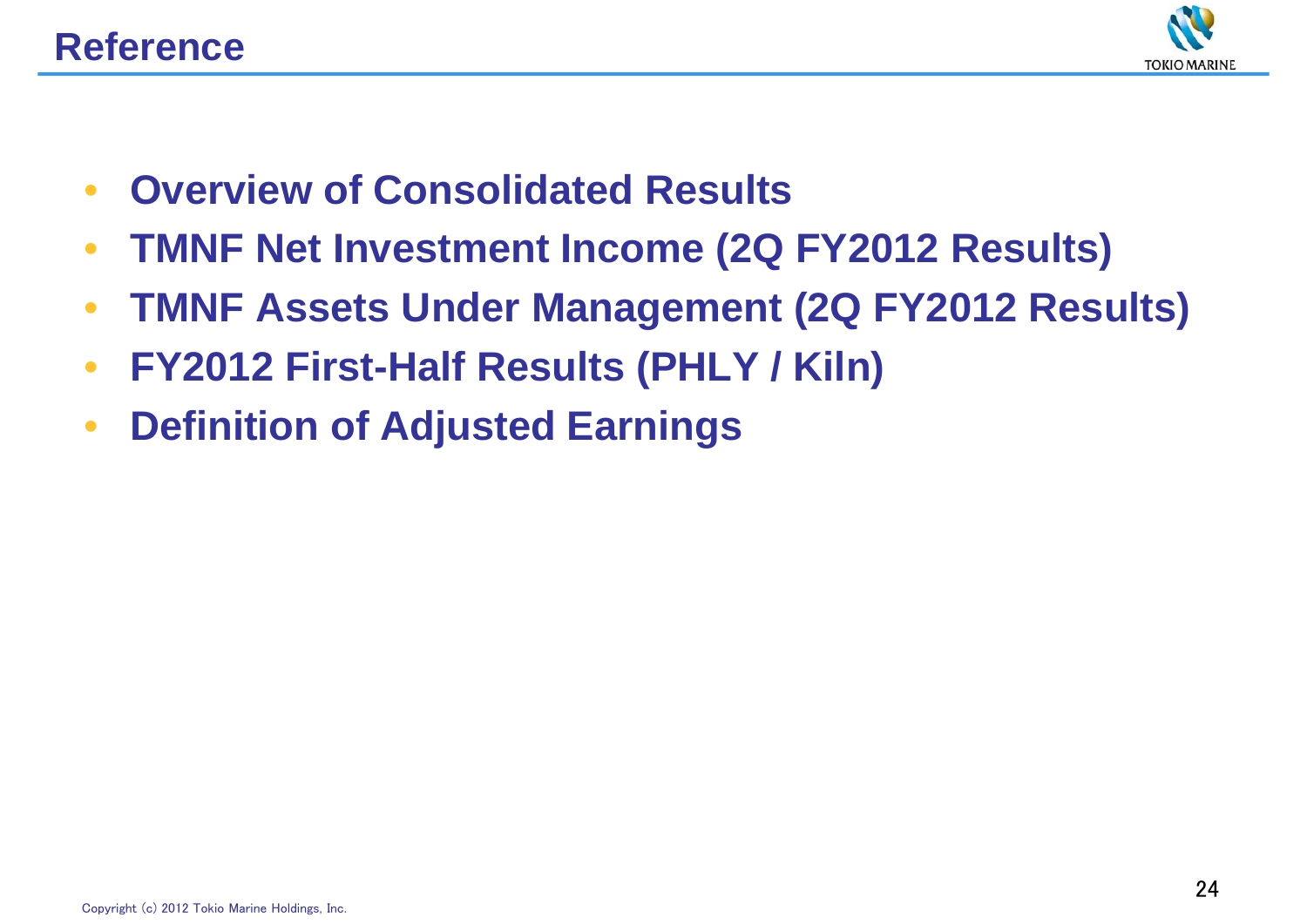#### **Reference**

# **Overview of Consolidated Results**



(unit: billions of yen)

|  |                                                                                                         | FY2011  | FY2012  |         |                    | FY2012 projections      |         | $\overline{\phantom{a}}$ |          |
|--|---------------------------------------------------------------------------------------------------------|---------|---------|---------|--------------------|-------------------------|---------|--------------------------|----------|
|  | <b>I Ordinary Profit</b>                                                                                |         | 2Q      | Change  | YoY                | (full year)<br>Original | Revised | <b>Difference</b>        | Progress |
|  | <b>Ordinary profit (TMHD Consolidated)</b>                                                              | 119.1   | 82.9    | $-36.2$ | $-30.4%$           | 165.0                   | 145.0   | $-20.0$                  | 57.2%    |
|  | Tokio Marine & Nichido                                                                                  | 128.8   | 52.7    | $-76.1$ | $-59.1%$           | 117.0                   | 118.0   | $+1.0$                   | 44.7%    |
|  | Nisshin Fire                                                                                            | $-0.3$  | $-0.5$  | $-0.1$  |                    | 2.2                     | 0.4     | $-1.8$                   |          |
|  | Tokio Marine & Nichido Life                                                                             | 9.0     | 12.0    | $+2.9$  | $+32.4%$           | 22.8                    | 21.7    | $-1.1$                   | 55.3%    |
|  | Tokio Marine & Nichido Financial Life                                                                   | 0.7     | $-3.5$  |         | $-4.3$ $-595.5%$   | $-17.5$                 | $-18.2$ | $-0.7$                   |          |
|  | Overseas subsidiaries                                                                                   | $-18.0$ | 40.5    | $+58.5$ |                    | 81.1                    | 57.1    | $-24.0$                  | 70.9%    |
|  | Adjustment for losses relating to natural disasters in 1Q FY2011 <sup>*3</sup> in overseas subsidiaries | 33.4    |         |         | $-33.4$ $-100.0\%$ |                         |         |                          |          |
|  | Financial and other business subsidiaries                                                               | 0.2     | 2.1     |         | $+ 1.8 + 657.7%$   | 2.4                     | 2.7     | $+0.3$                   | 79.1%    |
|  | Purchase method adjustments                                                                             | $-7.3$  | $-2.8$  | $+4.4$  |                    | $-4.1$                  | $-4.6$  | $-0.5$                   |          |
|  | Amortization of goodwill/negative goodwill                                                              | $-3.2$  | $-3.5$  | $-0.3$  |                    | $-15.8$                 | $-11.1$ | $+4.7$                   |          |
|  | Other (Elimination, etc.)                                                                               | $-24.3$ | $-13.9$ | $+10.3$ |                    | $-23.1$                 | $-21.0$ | $+2.1$                   |          |

|  |                                                                                                        | <b>FY2011</b> | FY2012       |          |                | <b>FY2012</b> projections |                  |                   |          |
|--|--------------------------------------------------------------------------------------------------------|---------------|--------------|----------|----------------|---------------------------|------------------|-------------------|----------|
|  | Net Income                                                                                             |               | 2Q           | Change   | YoY            | (full year)<br>Original   | Revised          | <b>Difference</b> | Progress |
|  | <b>Net income (TMHD Consolidated)</b>                                                                  |               | 62.5<br>79.0 | $-16.5$  | $-20.9%$       | 105.0                     | 90.0             | $-15.0$           | 69.5%    |
|  | Tokio Marine & Nichido                                                                                 | 92.0          | 44.7         | $-47.2$  | $-51.3%$       | 86.0                      | 85.0             | $-1.0$            | 52.7%    |
|  | Nisshin Fire                                                                                           | $-0.1$        | 0.0          | $+0.2$   |                | 1.2                       | 0.7              | $-0.5$            | 13.0%    |
|  | Tokio Marine & Nichido Life                                                                            | 5.5           | 7.5          | $+2.0$   | $+36.1%$       | 14.6                      | 13.7             | $-0.9$            | 55.1%    |
|  | Tokio Marine & Nichido Financial Life                                                                  | 0.7           | $-5.4$       | $-6.1$   | $-871.5%$      | $-19.3$                   | $-20.1$          | $-0.8$            |          |
|  | Overseas subsidiaries                                                                                  | $-14.8$       | 32.7         | $+47.5$  |                | 63.7                      | 47.3             | $-16.4$           | 69.2%    |
|  | Adjustment for losses relating to natural disasters in 1Q FY2011 <sup>3</sup> in overseas subsidiaries | 27.9          |              | $-27.9$  | $-100.0\%$     |                           |                  |                   |          |
|  | Financial and other business subsidiaries                                                              | 0.7           | 1.2          |          | $+0.4$ + 64.3% | 1.1                       | 1.2 <sub>1</sub> | $+0.1$            | 104.3%   |
|  | Purchase method adjustments                                                                            | $-4.6$        | $-1.4$       | $+3.1$   |                | $-2.7$                    | $-3.4$           | $-0.7$            |          |
|  | Amortization of goodwill/negative goodwill                                                             | $-3.2$        | $-3.5$       | $-0.3$   |                | $-15.8$                   | $-11.1$          | $+4.7$            |          |
|  | Other (Elimination, etc.)                                                                              | $-25.0$       | $-13.4$      | $+ 11.6$ |                | $-23.8$                   | $-23.3$          | $+0.5$            |          |

\*Losses from the Great East Japan Earthquake and New Zealand Earthquake recognized in 1Q (from January 1, 2011 to March 31, 2011) of FY2011 of "Overseas subsidiaries" were adjusted to be recognized in FY2010 (ended March 31, 2011) in consolidated results. The same amount is reversed in FY2011 in consolidated results (the same adjustment also applies to adjusted earnings).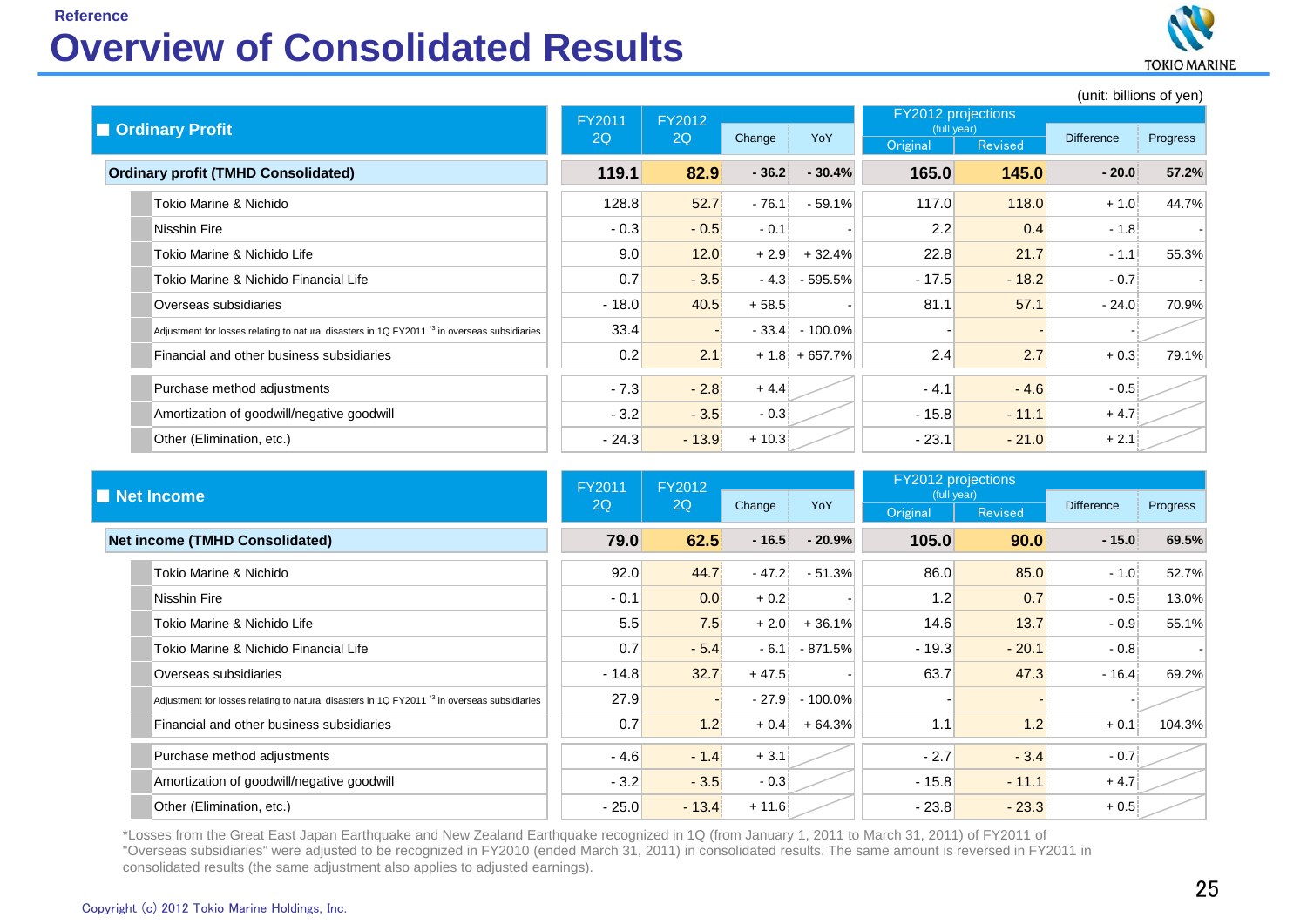## **TMNF Net Investment Income (2Q FY2012 Results) Reference**



#### **Net Investment Income** (billions of yen)



# **Details of Net Investment Income**

(billions of yen)

|                                                           | <b>FY2011</b><br>2Q | <b>FY2012</b><br>2Q | <b>Change</b> |
|-----------------------------------------------------------|---------------------|---------------------|---------------|
| <b>Interest and dividends income</b>                      | 80.7                | 71.8                | $-8.9$        |
| (Dividends from domestic stocks)                          | 26.2                | 25.5                | $-0.6$        |
| (Dividends from foreign stocks)                           | 21.3                | 6.5                 | $-14.7$       |
| (Income from other securities)                            | 0.1                 | 8.6                 | 8.4           |
| (Income from other foreign securities)                    | 0.2                 | 0.6                 | 0.3           |
| (-)Transfer of investmenet income<br>on deposit premiums  | $-29.8$             | $-27.3$             | 2.4           |
| (=)Net interest and dividends income                      | 50.9                | 44.4                | $-6.4$        |
| <b>Net capital gains</b>                                  | 30.4                | $-4.3$              | $-34.8$       |
| Gains/Losses on sales of securities                       | 18.4                | 14.3                | $-4.1$        |
| Impairment losses on securities                           | $-7.8$              | $-27.7$             | $-19.9$       |
| (Impairment losses on domestic stockes)                   | $-5.9$              | $-26.1$             | $-20.1$       |
| Gains/Losses on derivatives                               | 22.7                | 10.5                | $-12.2$       |
| (Foreign exchange forwards and<br>foreign currency swaps) | 16.7                | 7.8                 | $-8.8$        |
| Other investment income and expenses                      | 3.0                 | 0.8                 | $-2.1$        |
| Other (Gains/Losses on foreign exchange)                  | $-5.9$              | $-2.3$              | 3.6           |
| <b>Net investment income</b>                              | 81.4                | 40.1                | $-41.3$       |

 Net investment income decreased by ¥41.3B YoY to ¥40.1B

Net interest and dividends income

● Decreased by ¥6.4B YoY mainly due to a decrease in dividends from overseas subsidiaries

Net capital gains decreased by ¥34.8B YoY

- **Impairment losses on securities** Due to stock market deterioration, impairment losses on domestic stocks increased by ¥20.1B YoY
- Gains/Losses on derivatives

Net gains on hedge transactions in foreign exchange forwards and currency swaps decreased by ¥8.8B YoY, mainly due to the smaller appreciation of the yen YoY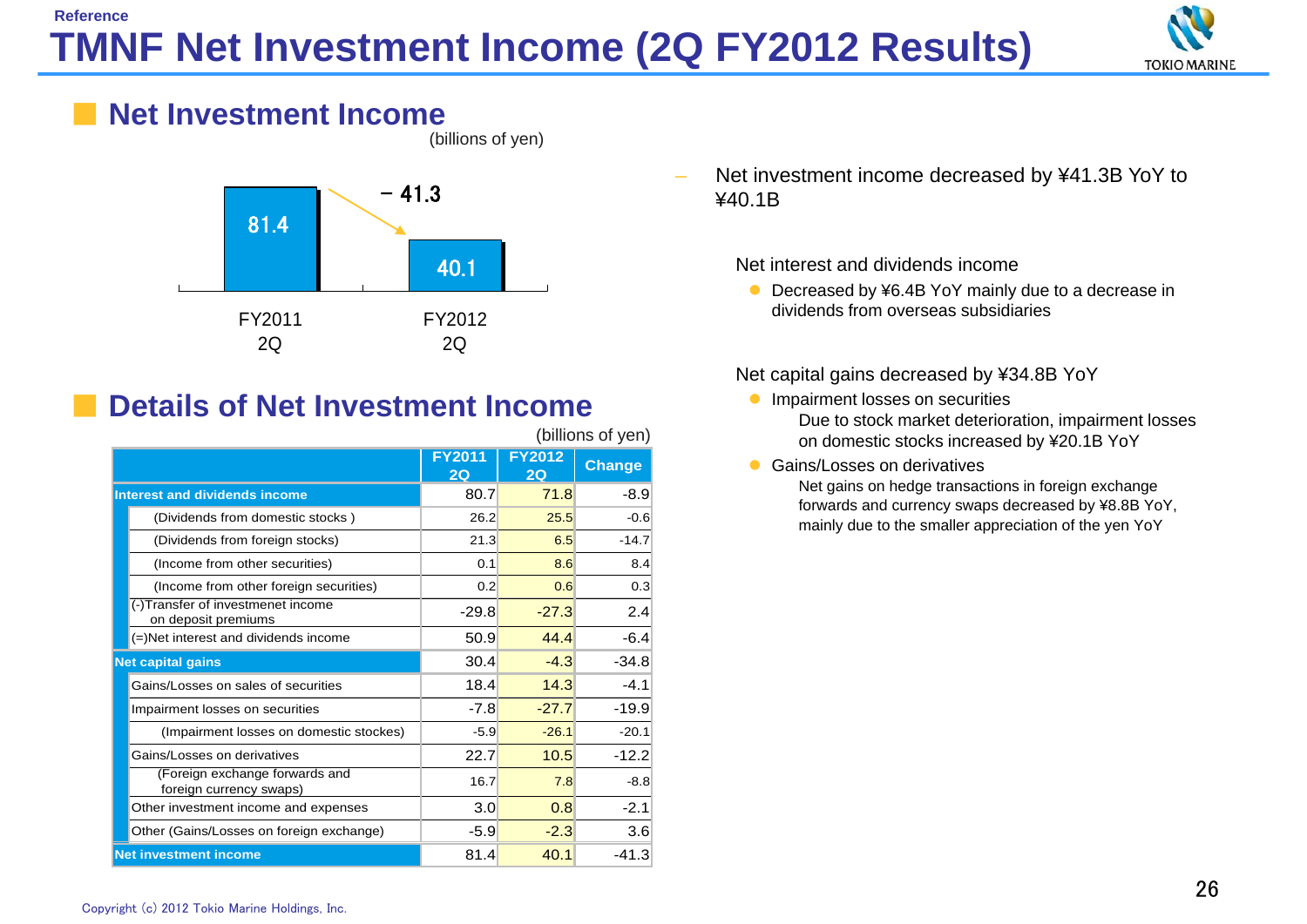## **TMNF Assets Under Management (2Q FY2012 Results) Reference**



#### Investment in<br>bonds, etc. **9%** Assets for ALMAbsolute return investment & lending **Others** Saving-type insurance liability General accountsand Net assets 36%20%12%17% 14% **As of September 30, 2012 Total assets**: **¥8.0 trillion**  Business-related **equities Investments in subsidiaries and affiliates TMNF Balance Sheet**

(Note) "Others" include real estate (mainly for own use ) and non-investment assets.

| <b>Assets for ALM</b> | Continue surplus ALM, with the goal of appropriately controlling<br>the interest risks associated with savings-type insurance<br>liabilities |  |  |  |  |
|-----------------------|----------------------------------------------------------------------------------------------------------------------------------------------|--|--|--|--|
| Absolute return       | Carefully select investment targets that should contribute to                                                                                |  |  |  |  |
| investment & lending  | profits while maintaining appropriate risk control                                                                                           |  |  |  |  |
| Investment in         | Increase investment in highly liquid domestic and foreign bonds                                                                              |  |  |  |  |
| bonds, etc.           | to support claim payments and stable profits                                                                                                 |  |  |  |  |
|                       |                                                                                                                                              |  |  |  |  |

## ■**Status of Investments in Bonds of European Countries**

(Sum of major subsidiaries (domestic and overseas) as of September 30, 2012)

|                          |                        | (billions of yen)                       |
|--------------------------|------------------------|-----------------------------------------|
|                          | <b>Sovereign bonds</b> | <b>Other</b><br>(Corporate bonds, etc.) |
| European countries total | 182.2                  | 83.8                                    |
| (Five countries*)        | –                      | 24                                      |

※Heavily-indebted European countries, namely Portugal, Ireland, Italy, Greece, and Spain

#### ■ **ALM Surplus Values and Interest Rate Sensitivity (In the event of 100 bps increase)**

| (billions of yen) |                     |                     |  |  |  |  |  |
|-------------------|---------------------|---------------------|--|--|--|--|--|
|                   | As of Mar. 31, 2012 | As of Sep. 30, 2012 |  |  |  |  |  |
| <b>TMNF</b>       | $-0.9$              | 1.0                 |  |  |  |  |  |
| TMNL              | -42.1               | $-93.1$             |  |  |  |  |  |

※TMNL figures include a dynamic lapse

**Business-related equities** Continue to reduce holdings of business-related equities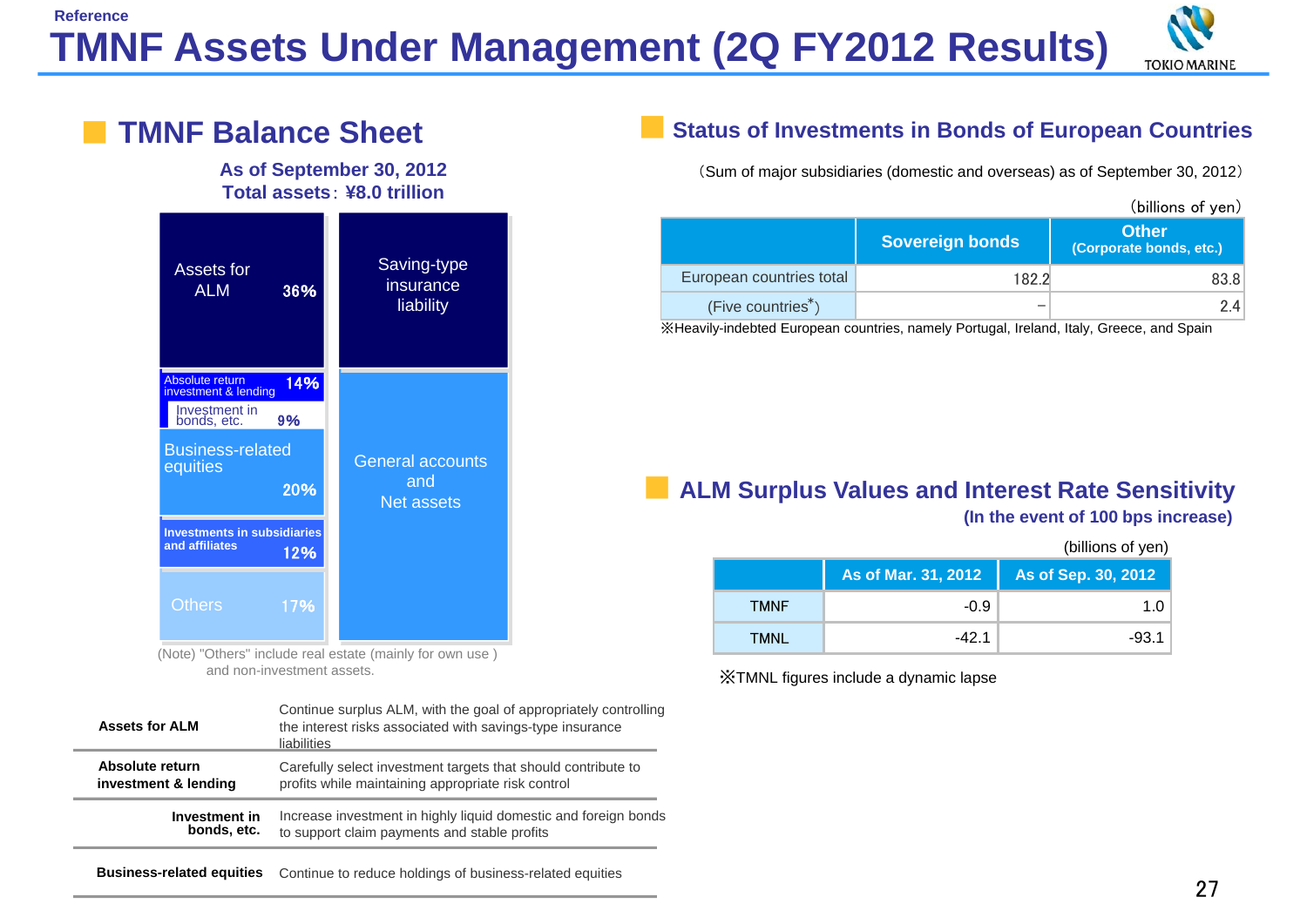

## ■ **Philadelphia**

- Net Premiums Written: Increased by 8% YoY to \$1,053M due to the increase in sales of new policies and continuous measures such as rate hikes in renewal policies
- Adjusted Earnings: Increased significantly to \$134M mainly due to the improvement of loss ratio by 13.0 points owing to the decrease in natural catastrophe losses

## **Kiln\*1**

- Net Premiums Written: Increased by 15% YoY to £428M mainly due to the organic growth in marine and property businesses, and rate increase in reinsurance business
- Adjusted Earnings: Increased significantly to £45M mainly due to the reversal effect of large natural catastrophe losses in FY2011

|                               | Philadelphia                          |                                       |           |  |                                       | Kiln                                  |           |
|-------------------------------|---------------------------------------|---------------------------------------|-----------|--|---------------------------------------|---------------------------------------|-----------|
|                               | <b>FY2011</b><br>2Q<br><b>Results</b> | <b>FY2012</b><br>2Q<br><b>Results</b> | YoY       |  | <b>FY2011</b><br>2Q<br><b>Results</b> | <b>FY2012</b><br>2Q<br><b>Results</b> | YoY       |
| Net premiums written          | 974                                   | 1,053                                 | 8%        |  | 371                                   | 428                                   | 15%       |
| Net premiums earned           | 1,002                                 | 1,031                                 | 3%        |  | 265                                   | 290                                   | 9%        |
| Incurred losses               | 768                                   | 656                                   | $-15%$    |  | 302                                   | 131                                   | -56%      |
| Commission/Corporate expenses | 292                                   | 305                                   | 5%        |  | 86                                    | 95                                    | 11%       |
| Underwriting profit           | $-58$                                 | 68                                    |           |  | $-123$                                | 62                                    |           |
| Net investment income/loss    | 98                                    | 103                                   | 5%        |  | 6                                     | 9                                     | 51%       |
| Net income                    | 43                                    | 134                                   | 209%      |  | $-84$                                 | 48                                    |           |
| Adjusted earnings             | 42                                    | 134                                   | 214%      |  | $-85$                                 | 45                                    |           |
| Loss Ratio*                   | 76.7%                                 | 63.6%                                 | $-13.1pt$ |  | 113.9%                                | 45.4%                                 | $-68.5pt$ |
| Expense Ratio*                | 29.1%                                 | 29.6%                                 | 0.5pt     |  | 32.5%                                 | 32.9%                                 | 0.4pt     |
| Combined Ratio*               | 105.8%                                | 93.2%                                 | $-12.6pt$ |  | 146.4%                                | 78.3%                                 | $-68.1pt$ |

#### (Unit: USD in millions) (Unit: GBP in millions)

|            | <b>Kiln</b>                                  |                      |           |  |  |  |  |  |
|------------|----------------------------------------------|----------------------|-----------|--|--|--|--|--|
|            | <b>FY2011</b>                                | FY2012               |           |  |  |  |  |  |
| YoY        | 2Q<br><b>Results</b>                         | 2Q<br><b>Results</b> | YoY       |  |  |  |  |  |
| 8%<br>     | 371                                          | 428                  | 15%       |  |  |  |  |  |
| 3%         | 265                                          | 290                  | 9%        |  |  |  |  |  |
| $-15%$<br> | 302<br>,,,,,,,,,,,,,,,,,,,,,,,,,,,,,,,,,,,,, | 131                  | -56%      |  |  |  |  |  |
| 5%         | 86                                           | 95                   | 11%       |  |  |  |  |  |
|            | $-123$                                       | 62                   |           |  |  |  |  |  |
| 5%         | h                                            |                      | 51%       |  |  |  |  |  |
| 209%       | -84                                          | 48                   |           |  |  |  |  |  |
| 214%       | -85                                          | 45                   |           |  |  |  |  |  |
| $-13.1pt$  | 113.9%                                       | 45.4%                | $-68.5pt$ |  |  |  |  |  |
| 0.5pt      | 32.5%                                        | 32.9%                | 0.4pt     |  |  |  |  |  |
| $-12.6pt$  | 146.4%                                       | 78.3%                | $-68.1pt$ |  |  |  |  |  |

#### \*Denominator used is net premiums earned

\*1: Kiln's financial results include a part of the results from Lloyd's syndicate of Tokio Marine & Nichido Fire Insurance Co., Ltd.

#### Copyright (c) 2012 Tokio Marine Holdings, Inc.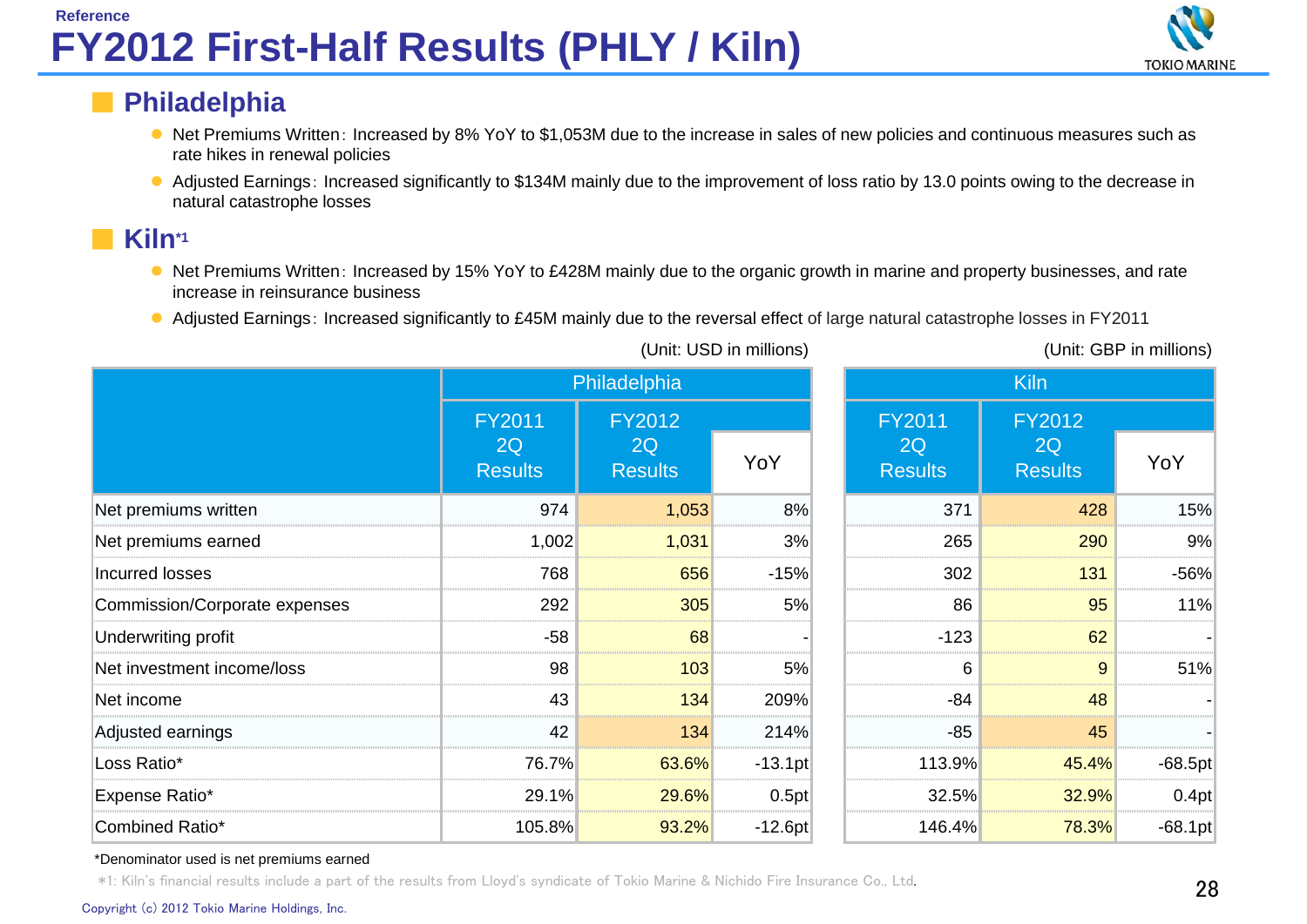## **Definition of Adjusted Earnings and Adjusted ROE Reference**



#### **1. Adjusted earnings\*1**





(3) Other businesses … Net income determined following financial accounting principles

## **2. Adjusted capital\*1 (average balance basis) 3. Adjusted ROE**



(1) Property and casualty insurance business



- Each adjustment is after-tax basis
- \*2 Reversal are subtracted
- \*3 ALM: Asset Liability management Excluded as counter balance items against market value fluctuations of liabilities
- \*4 Calculations are based on net income basis for life insurance companies in certain regions.
- \*5 EV: Embedded Value

An index in which the net asset value and the net present value of profits generated form the existing policies are combined

(3) Other businesses … Net assets determined following financial accounting principles